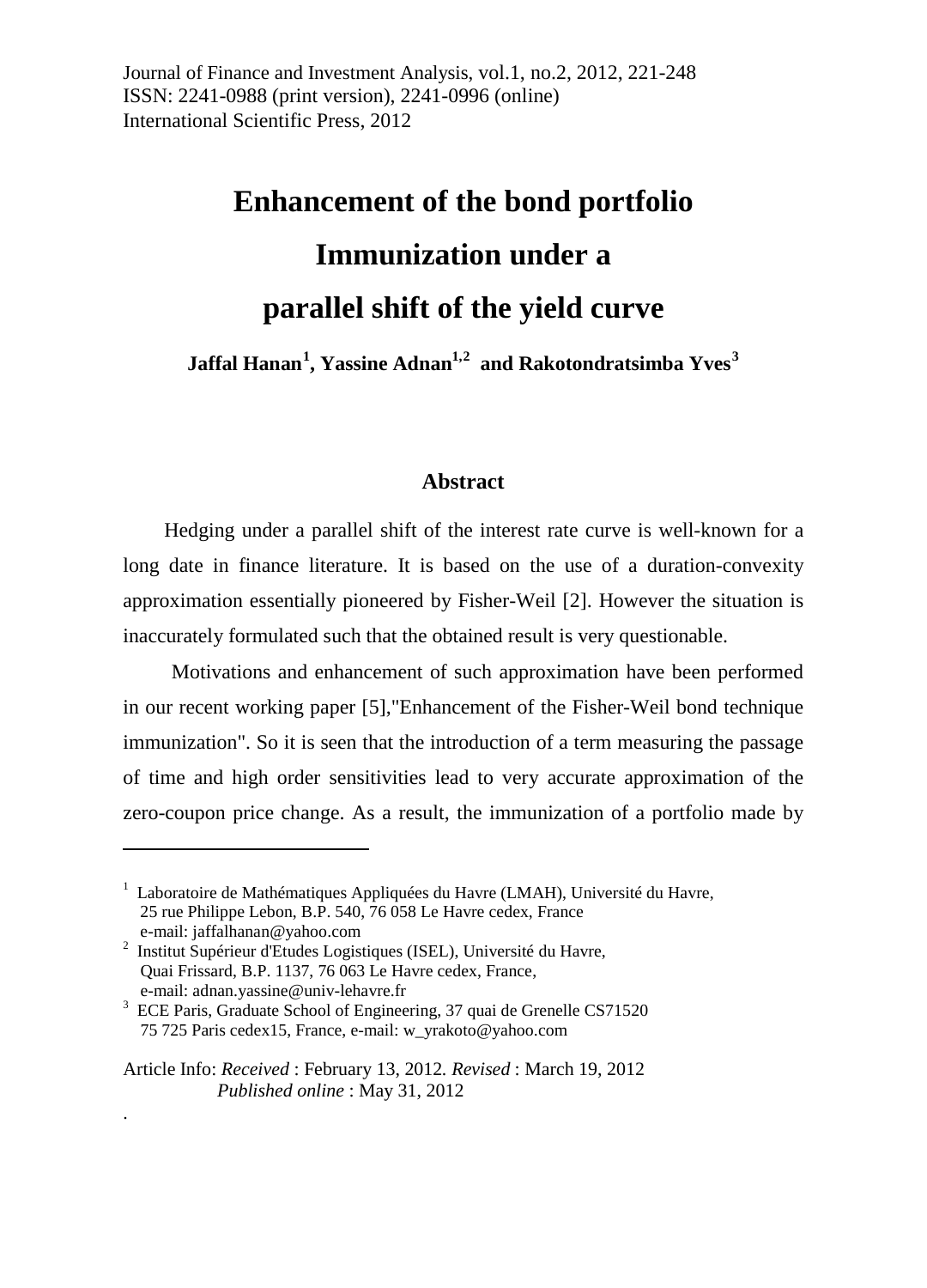coupon-bearing bonds may be reduced to a non-linear and integer minimization problem.

In the present work, we show that actually a mixed-integer linear programming is needed to be considered. This last can be handled by making use of standard solvers as the CPLEX software.

#### **JEL classification numbers:** G11, G12.

**Keywords: Y**ield Curve, Bond Portfolio, Immunization, Optimization, Linearization

# **1 Introduction**

 Our main purpose in this paper is to provide an enhancement of the bond portfolio immunization pioneered by F. Macaulay [8], F. Redington [11], and also extended by L. Fisher  $\&$  R. Weil [2]. Parts of the present results are drawn from our recent working paper [5].Here we provide a clarification about the non-linear and integer optimization problem left non-analyzed in full generality in this last work. Though it is well-known that all points of the interest rate curve do not really move in a parallel fashion, there are at least three reasons which motivate us to reconsider here the bond immunization problem. First this particular situation is (and continues to be) used by many people as a benchmark framework for the bond immunization. Moreover some empirical results [12] tend to state that using a stochastic model for the interest rate does not provide a remarkable immunization out-performance compared with the one obtained from the simple Fisher-Weil technique. Second, considering a parallel shift of the interest rate curve is among the standard mean to stress test the financial position.

So having the behavior immunization in such an extreme case is helpful for the investor on a bond portfolio. Third, the accurate analysis, as we perform in this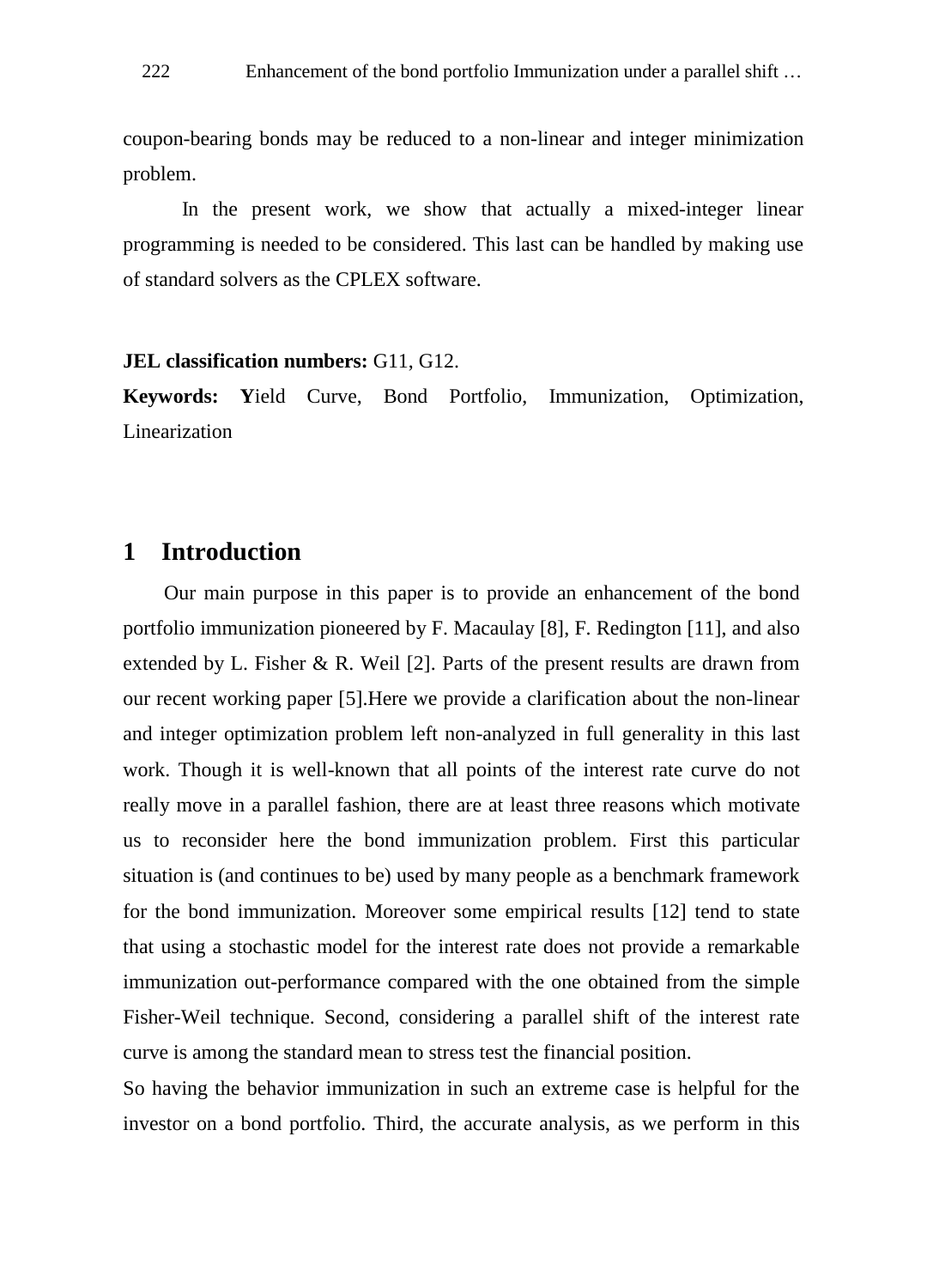particular case, may clarify well the situation under a stochastic model driven by a one-uncertainty factor as it is recently developed in [10].

The immunization idea relies on matching the first (and probably the second) order sensitivities of the position to hedge and the hedging instrument with respect to a parallel shift of the yield curve. Therefore the task is essentially based on an approximation of the zero-coupon bond change. It means that to ensure a reliable immunization, rather than to question about the appropriateness of the interest rate curve parallel shift assumption (as done by various authors), we think there is also a room on the exploration of the validity of the approximation to use. In any case, the recourse to a given a model always spans an incorrect view of the reality. However when a model is chosen, it becomes crucial to analyze about the consistency and correctness of its use. As presented in our previous work [7] and [5], the classical Fisher-Weil immunization technique suffers from at least five drawbacks:

the time-passage is neglected, contrarily as one can easily observed in reality; the shift is assumed to be infinitesimal, but the sense of this last is not clear; short positions are considered without taking into account the associated managing costs;

the hedging allocation is given in term of bond proportions rather than in term of security numbers as is really required in trading;

bounds for the hedging error are unknown and sometimes the variance information is used, however this last is not economically sounding for the investor's perspective.

 In [5], the classical Fisher-Weil bond change approximation and the associated bond hedging technique are enhanced such that we are able to solve simultaneously all of these five issues.

For the convenience, some of our main previous results are reported here.

Essentially we have seen that the immunization problem is reduced to some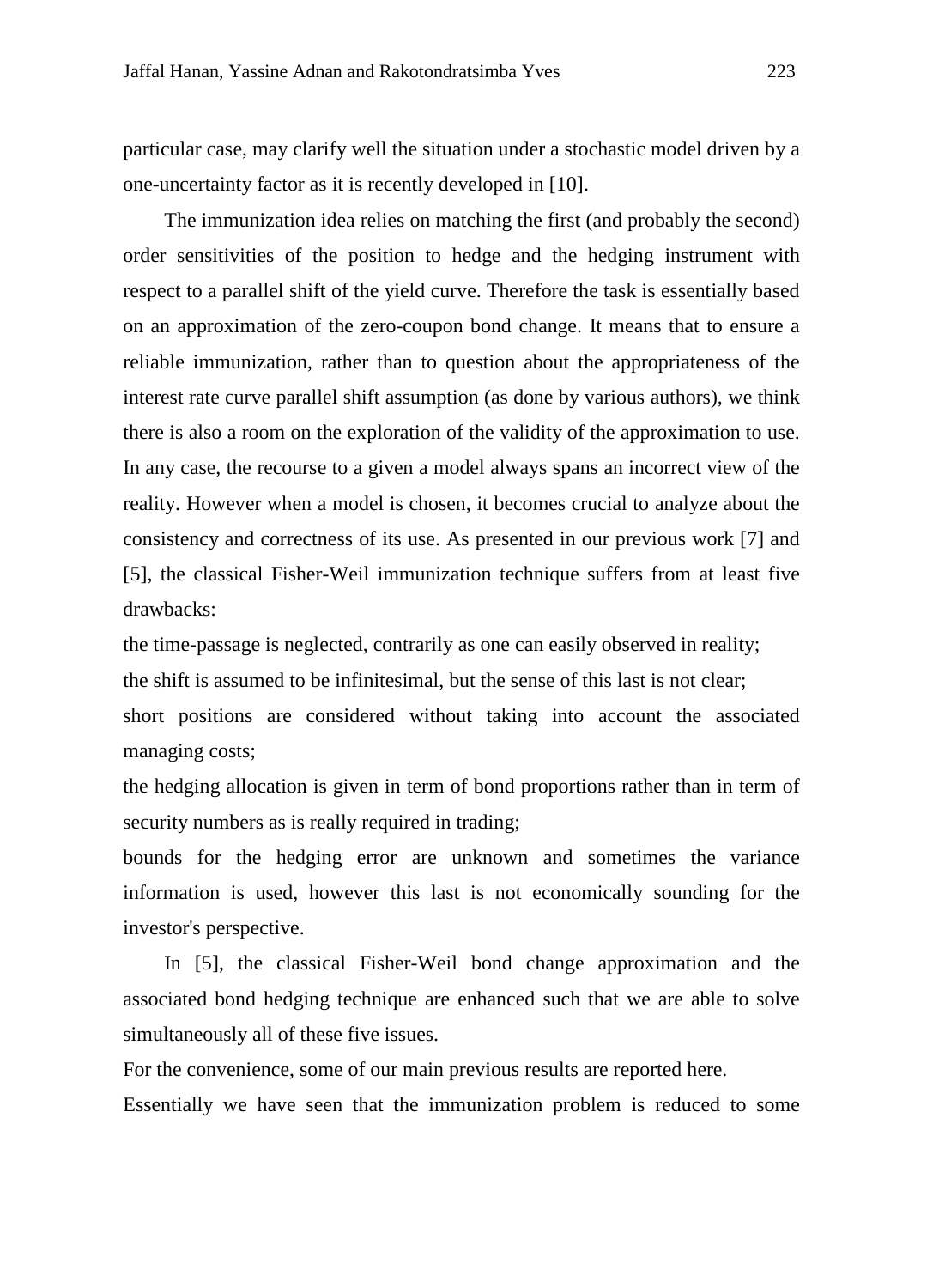non-linear and integer optimization. Numerical examples, limited to a hedging portfolio made by one type of bonds in long positions and one type of bonds in short positions, are given in [5]. In this particular case, the optimization to perform may be solved by an enumerative method. The case of a portfolio hedging made by more types of bonds remains practically unsolved at this stage. So our new contribution in this paper is to show that really the problem may be solved by running a mixed-integer-linear-programming. The numerical examples, we consider in this paper, put in perspective that the use of various types of bonds lead to reduce considerably the possible maximum loss related to the hedging operation.

We emphasize that our main concern here is on the correctness and accurateness of the immunization approach as in [7] and [5]. This is performed by a technical consideration and does not lean on any particular financial data. The validity of a parallel shift assumption for the given interest rate curve is of few importance. In our illustrative examples, we have considered possible shift size values up to order 2.5 % to test the limit of our approach.

This paper is organized as follows. Our main results are stated in Section 2. After recalling primer notions on bonds and interest rate curve, we present in Proposition 2.1 of Subsection 2.1 the basic identity decomposition of portfolio change which is the main key for the immunization. The hedging formulation is performed in Subsection 2.2. Particularly in Theorem 2, we present the expression of the overall hedged portfolio change. This last enables us to state, in Theorem 3, that the considered bond portfolio immunization is reduced to a non-linear and integer optimization problem. In our working paper [5], we have seen that this last can be solved with an enumerative method whenever the hedging portfolio is made just by one type of bonds in long positions and one type of bonds on short positions. However this last paper remains silent about the approach to use facing such a non-linear and integer optimization problem, which is non-tractable in general. Therefore in Proposition3.4 of Subsection 2.3, we show that this problem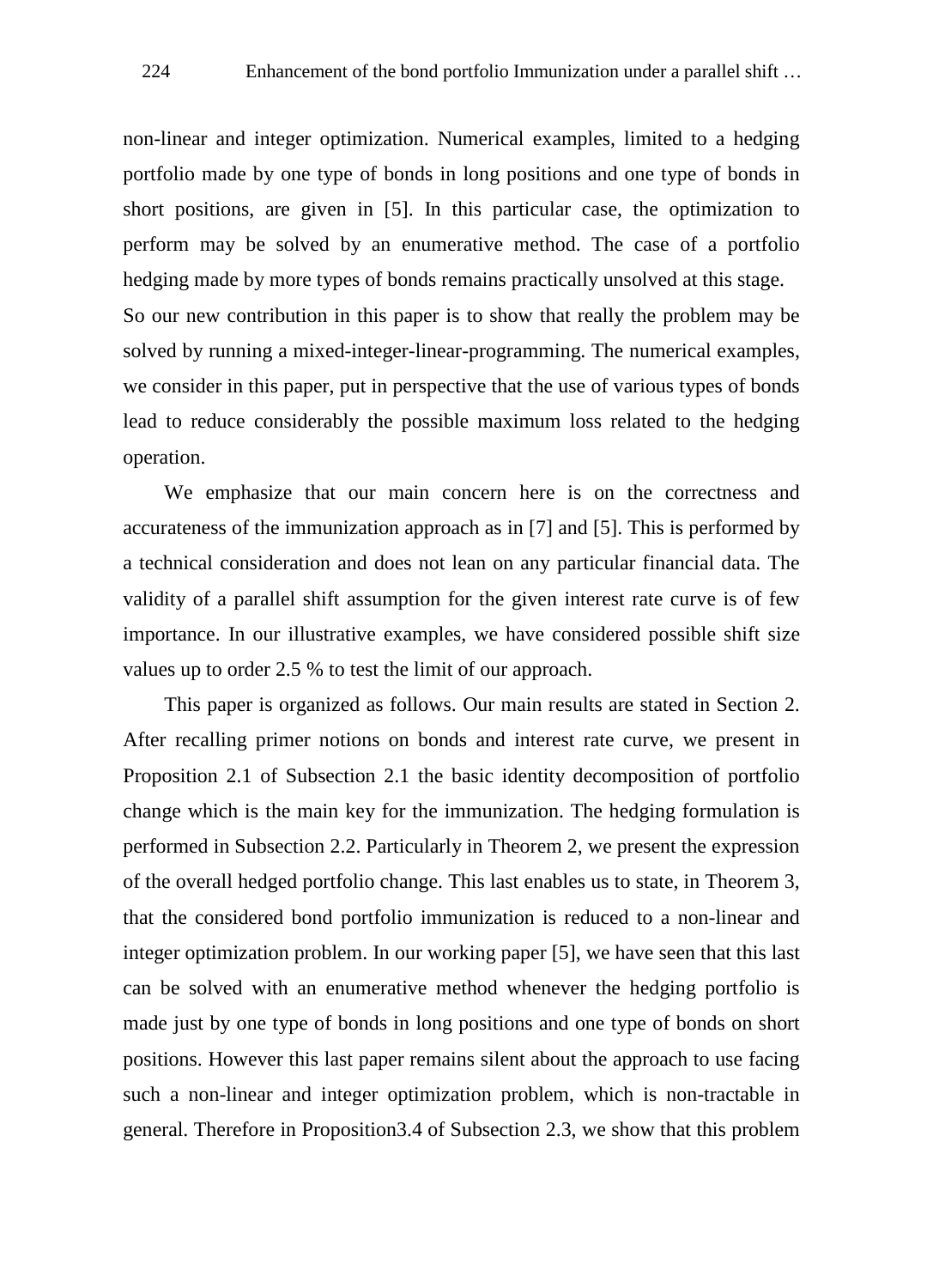can be reduced to a mixed integer linear problem which may be handled by several solvers as the commercial solver CPLEX. This last is used in our numerical examples, displayed in Section 3. We conclude in Section 4.

## **2 Main Results**

 Our result on hedging is based on the decomposition of a bond portfolio change which is presented in Subsection 2.1. Then we can apply this finding to formulate the hedging problem in Subsection 2.2. Finally in Subsection 2.3, the optimization problem linked to such a hedging operation is analyzed.

### **2.1. Portfolio change**

 A bond is a debt security such that the issuer owes to the holder a debt and, depending on the terms of the considered bond, is obliged to pay interest (often named coupon) and/or repay the principal at a later date, called maturity. In this work, we consider vanilla bonds and assume that the issuer may not default until the maturity. The time-t value of a coupon-bearing bond is defined by

$$
B_t = \sum_{k=1}^{M} C_k P(t; \tau_k(t))
$$
\n<sup>(1)</sup>

Where

$$
\tau_k(t) = t_k - t = \frac{\text{number days between } t_k \text{ and } t}{\text{base}}
$$

$$
C_k = N \times c \times \tau(t_{k-1}, t_k) \text{ and } C_M = N\{1 + c \times \tau(t_{M-1}, t_M)\}
$$

are the coupons paid respectively at time  $t_k$  and  $t_m$ . Here N denotes the bond face value and  $c$  is the annual coupon rate. The base is 360 or 365 or other number depending on the contract nature. The time-t-value of the zero-coupon bond  $P(t; \tau_k(t))$  for a time-to-maturity  $\tau_k(t) > 0$  is

$$
P(t; \tau_k(t)) = \exp(-y(t; \tau_k(t))\tau_k(t))
$$
\n(2)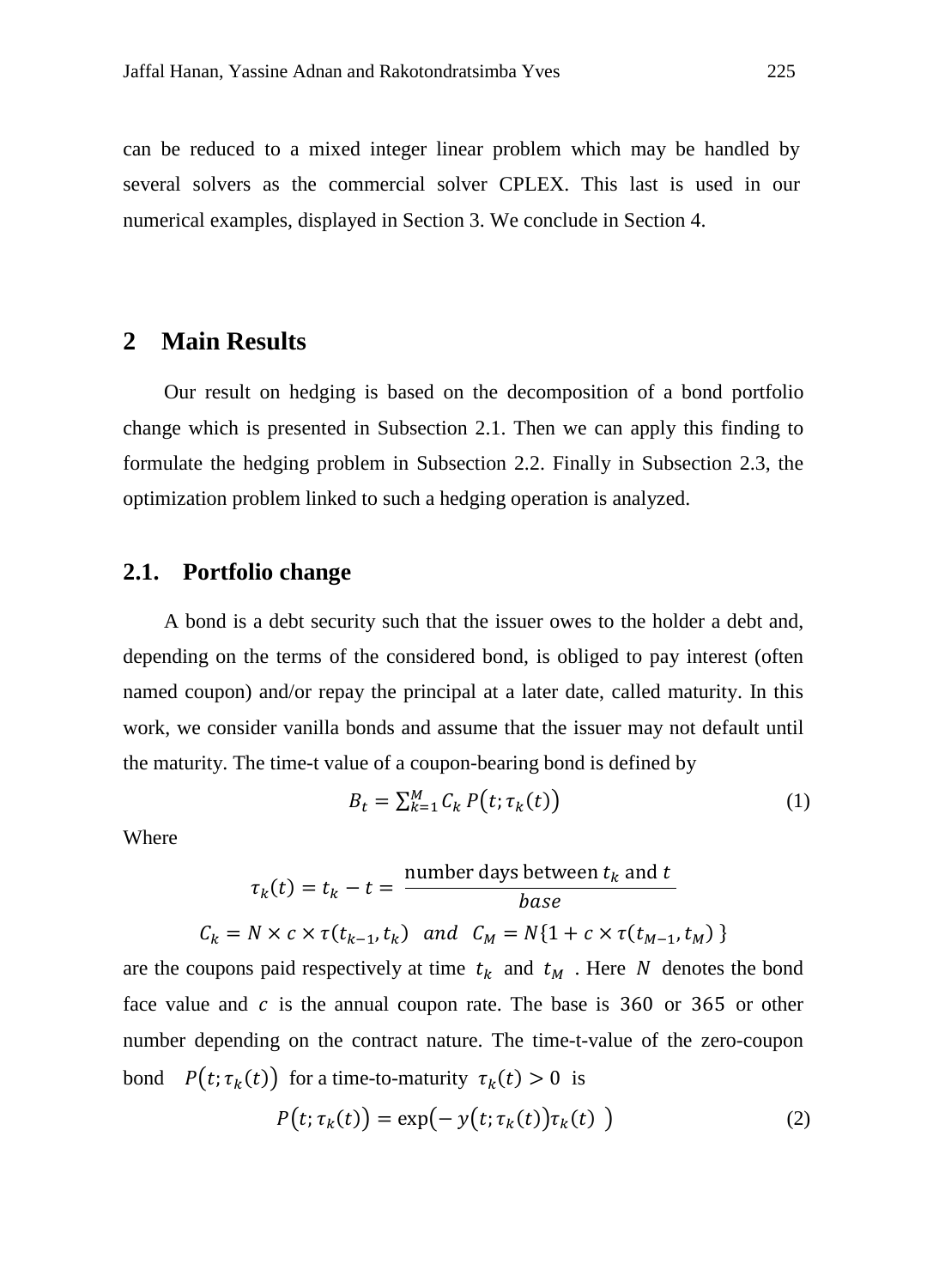It is set that  $P(t; \tau_k(t)) \equiv 1$ . The quantity  $y(t; \tau_k(t))$  is refereed as a yield and corresponds to the continuous interest rate which applies at time  $t$  for the period [t;  $t + \tau_k(t)$ ]. The yield curve or time-t zero-coupon rates is defined by the map

$$
\tau \in (0, \infty) \longrightarrow y(t; \tau) \tag{3}
$$

In reality  $y(t; \tau)$  is not completely given for the whole points in the semi-real axis  $(0, \infty)$  . We have only at our disposal some (discrete) yield-tomaturities  $y(t; \tilde{\tau}_1), ..., y(t; \tilde{\tau}_j), ..., y(t; \tilde{\tau}_m)$ . Facing to this lack of data, any yield-to-maturity  $y(t; \tau)$  with  $\tilde{\tau}_j < t < \tilde{\tau}_{j+1}$  is for instance defined via a linear interpolation. This linear interpolation represent an acceptable approximation of the function  $y(t; \tau)$ .

To understand the dynamic of the zero interest rate curve determined by  $y(t + s; \tau)(·) - y(t; \tau)$  is a main issue in management of instruments linked to interest rates. For this purpose, sometimes it is reasonable to assume that

$$
y(t+s;\tau)(\cdot) = y(t;\tau) + \varepsilon(\cdot;t,s) \tag{4}
$$

for a future time  $t + s$  not too far from time t in the sense that  $t + s < t_1$ ..  $lt k_M$ . The point here is that the real number  $\varepsilon(\cdot)$  does not depend on the time-to-maturity  $\tau$ . The assumption (4), referred as a parallel shift of the yieldcurve, has been introduced and used in finance literature [2].

Let us denote by  $V_t$  the present time-t-value of a portfolio made by coupon-bearing bonds in long and/or short positions. So we assume that there are  $I^{**}$  types of bonds  $B_{:,i^{**}}^{**}$  in long positions and  $I^*$  types of bonds  $B_{:,i^{*}}^{*}$  in short positions inside the considered portfolio. Of course  $I^{**}$  and  $I^*$  stand for positive integer numbers. Each bond  $B_{i,i^{**}}^{**}$ ,  $i^{**} \in \{1, ..., I^{**}\}\$ , is assumed to have a maturity  $T^{**}_{M^{***}_{l}}$  and a first coupon paid at time  $t^{**}_{1,i^{**}}$ . Similarly each bond  $B_{:,i^*}^*$ ,  $i^* \in \{1, ..., I^*\}$  is characterized by a maturity  $T_{M_{i^*}^*}^*$  and a first coupon paid at time  $t_{1:i^*}^*$ .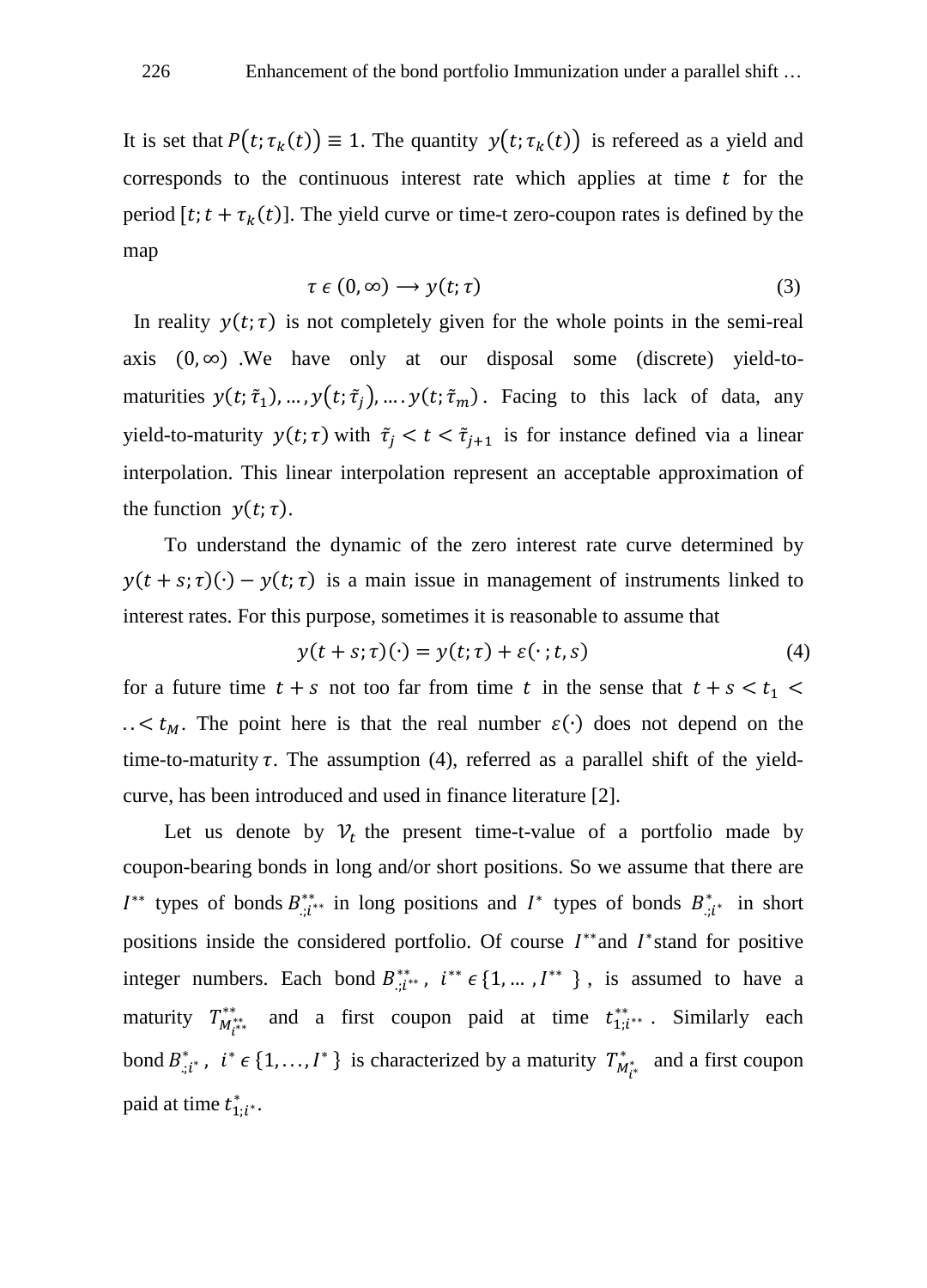The time-t- value of such a portfolio may be written as

$$
\mathcal{V}_t = \sum_{i^{**}=1}^{t^{**}} n_{i^{**}}^{**} B_{t;i^{**}}^{**} - \sum_{i^{*}=1}^{t^{*}} n_{i^{*}}^{**} B_{t;i^{*}}^{*} \tag{5}
$$

Therefore there are  $n_{i^{**}}$  bonds of type  $i^{**}$  each worth  $B_{i,i^{**}}$  and  $n_{i^{*}}$  bonds of type  $i^*$  each worth  $B_{\cdot i i^*}^*$ .

The manager of such a portfolio has an issue to maintain a level value at least approximately to  $V_t$  at the future time  $t + s$  where s some nonnegative real number is. In practice s corresponds to the horizon for which she has a more and less clear view about a possible movement of the market. To simplify the situation, in this paper we will just focus on the case where  $s$  is sufficiently close to  $t$  such that no coupon from all the bonds is paid during the time-period  $(t, t + s)$  that is

$$
t < t + s < \min\left\{t_{1;B^{**}_{;1^{**}}}, \dots, t_{1;B^{**}_{;I^{**}}}; \ t_{1;B^{**}_{;1^{**}}}, \dots, t_{1;B^{**}_{;I^{*}}}\right\} \tag{6}
$$

The future portfolio value  $\mathcal{V}_{t+s}(\cdot)$  is not known at time t and should depend on the structure taken by the interest rate curve at time  $+s$ . A full description of the portfolio value  $v_{t+s}(\cdot) - v_t$ , in the case of a parallel shift of the interest rate curve, is given by the following.

**Proposition 2.1** *Let us consider a time horizon not too large in the sense of (6). Assume that the interest rate curve has done any arbitrary parallel shift* (∙) *not equal to zero and not too negative, satisfying*

$$
-\varepsilon^{\circ} < \varepsilon(\cdot) < \varepsilon^{\circ\circ} \tag{7}
$$

*for some*  $\varepsilon$ <sup> $\degree$ </sup> *and*  $\varepsilon$ <sup> $\degree$ </sup>*with*  $0 < \varepsilon$  $\degree$ *,*  $\varepsilon$  $\degree$  *and* 

$$
\varepsilon^{\circ} < \min \left\{ \left( y(t + \tau, t_{k^{**};i^{**}}^{**}) \right)_{k^{**} \in \{1, \dots, M_{i^{**}}^{**} \}; i^{**} \in \{1, \dots, I^{**} \}} \right\}
$$
\n
$$
\left( y(t + \tau, t_{k^{*};i^{*}}^{*}) \right)_{k^{*} \in \{1, \dots, M_{i^{*}}^{*} \}; i^{*} \in \{1, \dots, I^{*} \}} \tag{8}
$$

*and let be a nonnegative integer number. Then there is some real number*  $\rho(\cdot) = \rho(\varepsilon; p)$  with  $0 < \rho(\cdot) < \varepsilon(\cdot)$  or  $\varepsilon(\cdot) < \rho(\cdot) < 0$ , such that we have the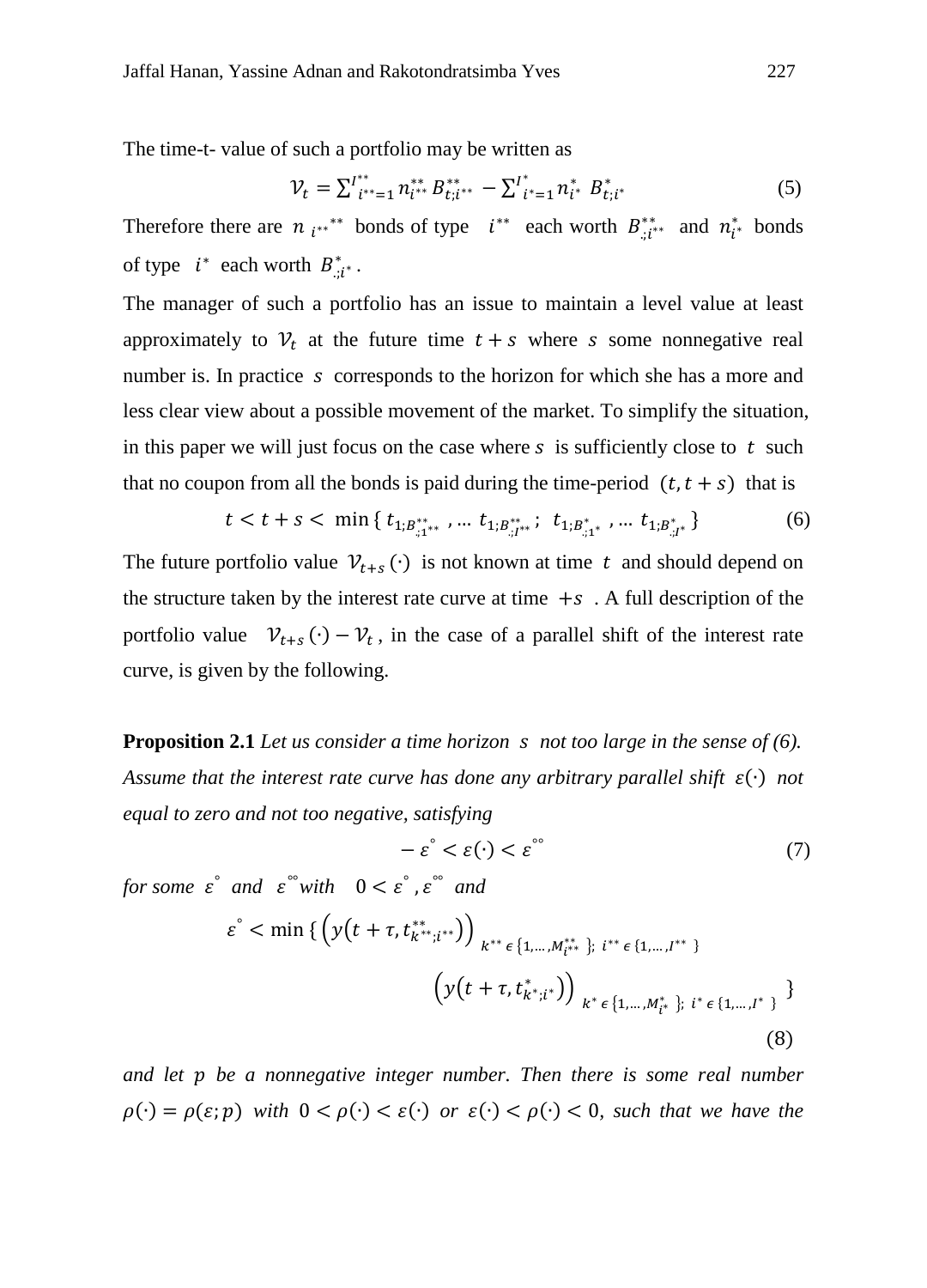*following portfolio change decomposition*

$$
\mathcal{V}_{t+s}(\cdot) - \mathcal{V}_t
$$
  
= Res(t, s, V)  
+ 
$$
\sum_{l=1}^p \frac{(-1)^l}{l!} \text{Sens}(l; t, s, V) \varepsilon^l(\cdot)
$$
  
+ 
$$
\frac{(-1)^{p+1}}{(p+1)!} \text{Sens}(p+1; t, s, V; \rho(\cdot)) \varepsilon^{p+1}(\cdot)
$$
 (9)

where

$$
\text{Res}(t, s, \mathcal{V}) = \sum_{i^{**} = 1}^{t^{**}} n_{i^{**}}^{**} \text{Res}(t, s, B_{:, i^{**}}^{**}) - \sum_{i^{*} = 1}^{t^{*}} n_{i^{*}}^{*} \text{Res}(t, s, B_{:, i^{*}}^{*})
$$
(10)

$$
\mathbf{Sens}(l; t, s, \mathcal{V}) = \sum_{i^{**}=1}^{I^{**}} n_{i^{**}}^{**} \mathbf{Sens}(l; t, s, B_{:,i^{**}}^{**}) - \sum_{i^{*}=1}^{I^{*}} n_{i^{*}}^{*} \mathbf{Sens}(l; t, s, B_{:,i^{*}}^{*}) \tag{11}
$$

$$
\text{Sens}(p+1; t, s, \mathcal{V}; \rho(\cdot)) = \sum_{i^{**}=1}^{I^{**}} n_{i^{**}}^{**} \text{Sens}\left(p+1; t, s, B_{:,i^{**}}^{**}; \rho(\cdot)\right)
$$

$$
-\sum_{i^{*}=1}^{I^{*}} n_{i^{*}}^{*} \text{Sens}\left(p+1; t, s, B_{:,i^{*}}^{*}; \rho(\cdot)\right) \tag{12}
$$

$$
\text{Res}(t,s,B) = \sum_{k=1}^{M} C_k \left\{ \exp\left(-y(t;\tau_k(t,s))\tau_k(t,s)\right) - \exp\left(-y(t;\tau_k(t))\tau_k(t)\right) \right\}
$$
(13)

Sens(*l*; *t*, *s*, B) = 
$$
\sum_{k=1}^{M} {\{\tau_k(t, s)\}}^l C_k \exp{-y(t; \tau_k(t, s))} \tau_k(t, s)
$$
 (14)  
Sens(*p* + 1; *t*, *s*, B;  $\rho(\cdot)$ )

$$
= \sum_{k=1}^{M} \{\tau_k(t,s)\}^{p+1} C_k \exp \left\{ -\left(y(t;\tau_k(t,s)) + \rho(\cdot)\right) \tau_k(t,s)\right\}
$$
\n(15)

For  $\varepsilon(\cdot) = 0$  then it is clear that

$$
\mathcal{V}_{t+s}(\cdot) - \mathcal{V}_t = \text{Res}(t, s, \mathcal{V})
$$

This case corresponds to the situation where the interest rate curve at the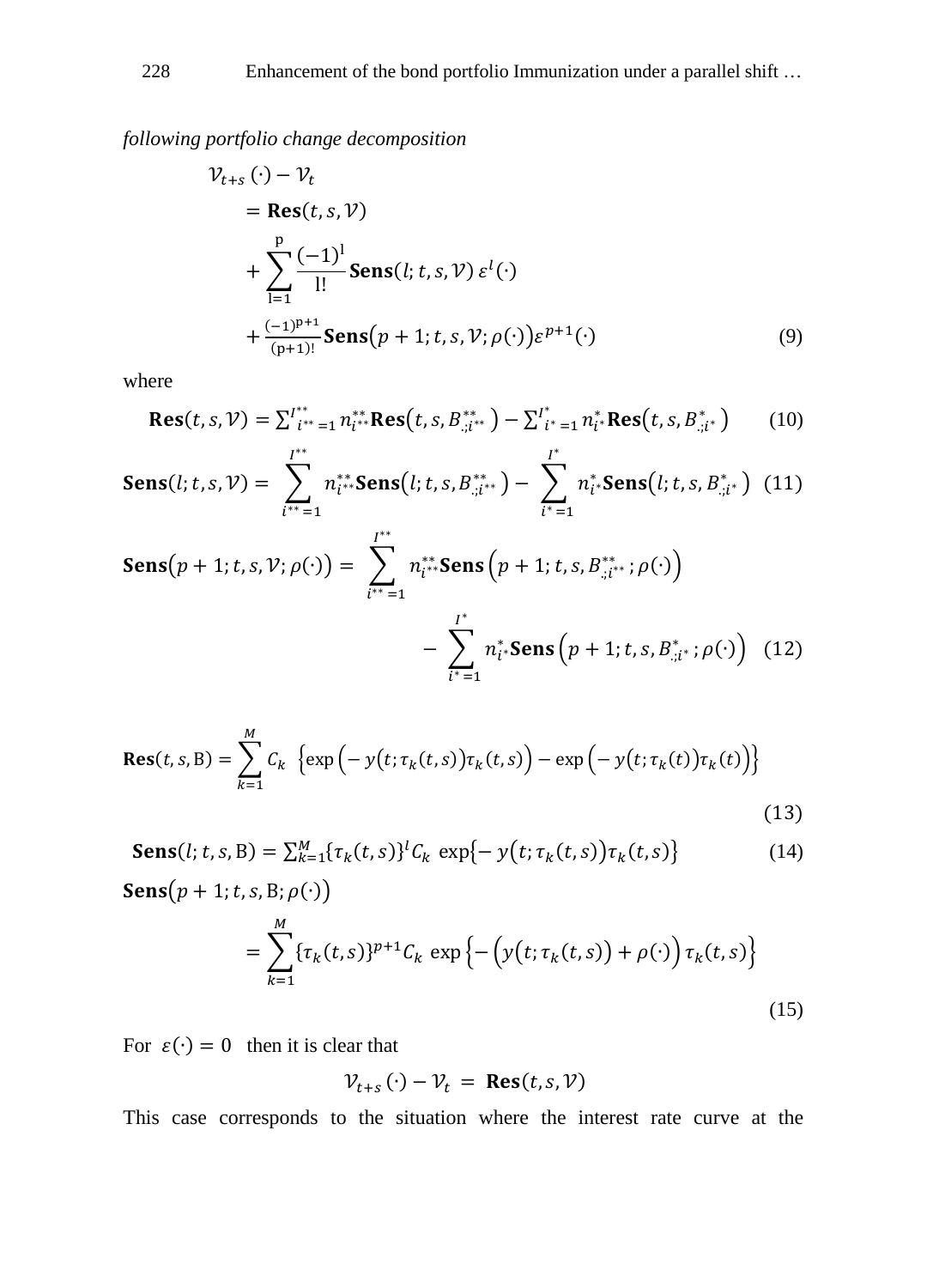horizon  $t + s$  remains the same as in time t, which corresponds to the case  $y(t; \tau)(\cdot) = y(t; \tau)$ . It means that the term residual  $\text{Res}(t, s, \mathcal{V})$  in (9), corresponds to the time-passage effect on the bond portfolio when the interest rate curve remains unchanged.

The term **Sens** $(l; t, s, V)$ , with  $l \in \{1, 2, ..., p\}$  should be viewed as the bond portfolio *l-th* order sensitivity with respect to the parallel shift of the interest rate curve. By extension, for  $l = 0$ , we can set

$$
\mathbf{Sens}(0; t, s, \mathcal{V}) = \mathcal{V}_{\mathbf{t} + \mathbf{s}|\mathbf{\varepsilon} = \mathbf{0}}
$$

This corresponds to the (deterministic) bond portfolio price at time  $t + s$  if the interest rate curve remains unchanged.

In the direction of identity (9) and for any arbitrary shift  $\varepsilon(\cdot)$  consistent with the view (7), we can recast the portfolio change into

$$
\{\mathcal{V}_{t+s}(\cdot) - \mathcal{V}_t\} - \left\{ \text{Res}(t, s, \mathcal{V}) + \sum_{l=1}^p \frac{(-1)^l}{l!} \text{Sens}(l; t, s, \mathcal{V}) \varepsilon^l(\cdot) \right\}
$$
  
= Remainder(p + 1; t, s, \mathcal{V}; \rho(\cdot)) (16)

If the remainder term defined by

**Remainder**
$$
(p + 1; t, s, \mathcal{V}; \rho(\cdot)) = \frac{(-1)^{p+1}}{(p+1)!}
$$
**Sens** $(p + 1; t, s, B; \rho(\cdot)) \varepsilon^{p+1}(\cdot)$  (17)

may be neglected following the perspective of the investor in this portfolio bond  $V_t$ , then the bond portfolio relative change during the time-period  $(t, t + s)$  is approximated by the sum of two terms as

$$
\{\mathcal{V}_{t+s}(\cdot) - \mathcal{V}_t\} \approx \left\{ \text{Res}(t,s,\mathcal{V}) + \sum_{l=1}^p \frac{(-1)^l}{l!} \text{Sens}(l;t,s,\mathcal{V}) \,\varepsilon^l(\cdot) \right\} \tag{18}
$$

The first deterministic term (i.e. well-known at time t)  $\text{Res}(t, s, \mathcal{V})$  corresponds to the passage of time. Such a term, introduced in [7], has never been considered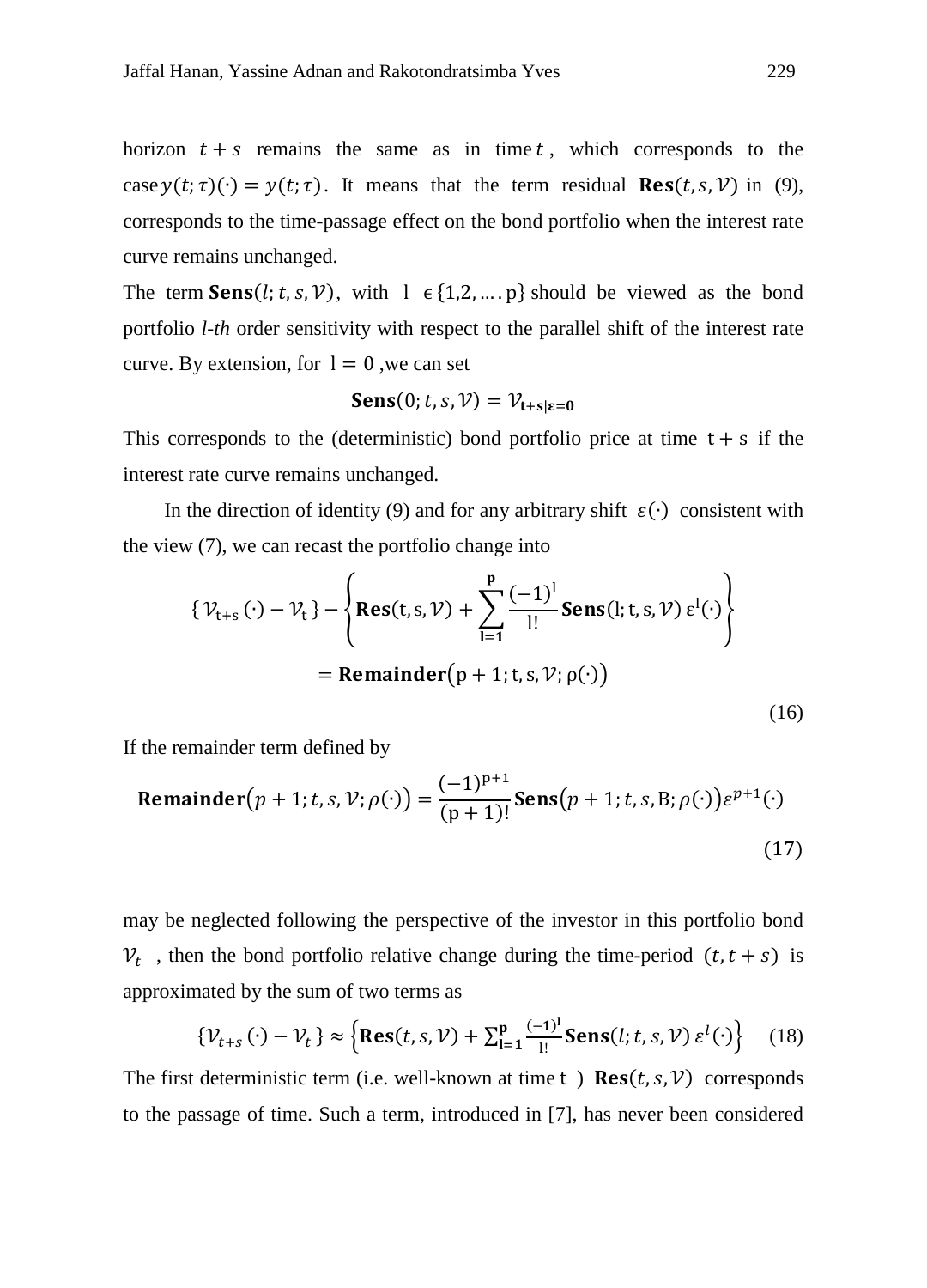in literature dealing with bond change approximations. As depending on the future shift  $\varepsilon(\cdot)$  of the interest rate curve, the second term in the right side of (18) is stochastic and appears to be a sum of various sensitivities of the bond portfolio weighted by power values of  $-\varepsilon(\cdot)$ . It should be noted that the classical duration and convexity are given respectively by

$$
\mathbf{Dur}(t, \mathcal{V}) = \frac{1}{\mathcal{V}_t} \mathbf{Sens}(1; t, 0, \mathcal{V}) \quad \text{and} \quad \mathbf{Conv}(t, \mathcal{V}) = \frac{1}{\mathcal{V}_t} \mathbf{Sens}(2; t, 0, \mathcal{V})
$$

such that instead of (18) with  $p = 2$  and for any arbitrary s satisfying (6) the classical Fisher-Weil (1971) bond relative change approximation is

$$
\{\mathcal{V}_{t+s}(\cdot) - \mathcal{V}_t\} \approx \mathcal{V}_t \times \{\text{Dur}(t, \mathcal{V})\varepsilon(\cdot) + \text{Conv}(t, \mathcal{V})\varepsilon(\cdot)\}\
$$
\nThe \text{superiority of our approximation (18) in comparison with (19) is largely analyzed and illustrated in our working paper [5]. (19)

### **2.2. Hedging formulation**

From now let us denote by  $V_t$  the present time t value of the portfolio made by long and short positions

$$
V_t = \sum_{i^{**}=1}^{I^{**}} \tilde{n}_{i^{**}}^{**} \tilde{B}_{t;i^{**}}^{**} - \sum_{i^{*}=1}^{I^{*}} \tilde{n}_{i^{*}}^{*} \tilde{B}_{t;i^{*}}^{*}
$$
(20)

we would like to immunize against the parallel shift of the interest rate. To try to maintain the value  $V_t$  at the future time horizon  $t + s$ , where  $s > 0$  is some nonnegative real number, the portfolio manager has to put in place a given hedging technique. Various approaches are known in theory and used in practice(see for instance [1] and the references therein). Here we slightly differ with the standard asset-liability management for which the liability and asset are taken to have the same value at the starting time immunization. The hedging idea relies on using another bond portfolio, referred here as the hedging instrument. This last would lead to a profit compensating the portfolio loss in case of adverse shift of the interest rate curve. As a consequence, instead of the absolute change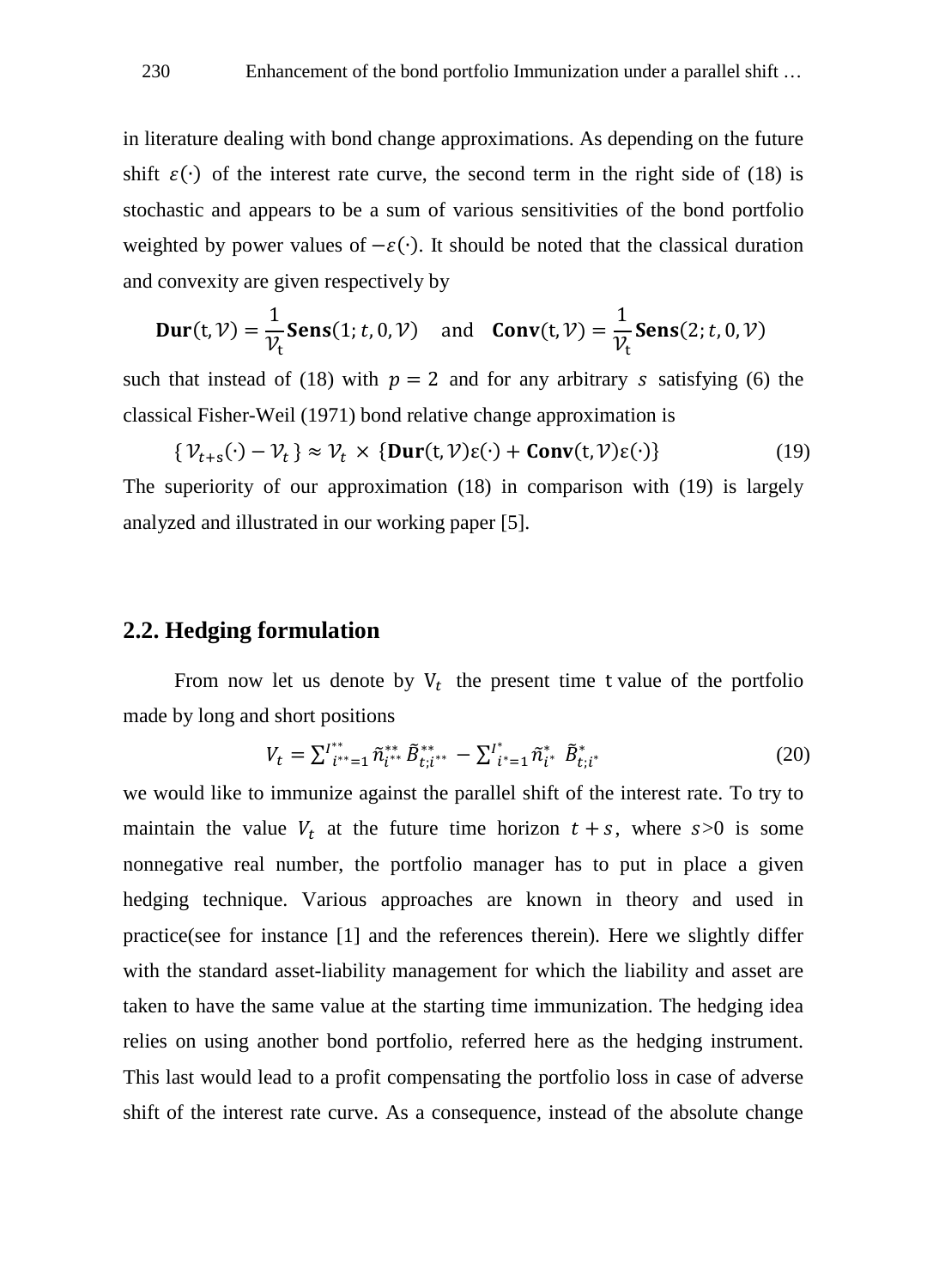$V_{t+s}(\cdot) - V_t$  associated with the naked portfolio, at the horizon  $t+s$  the change for the covered portfolio is given by

 $W_{t,t+s}(\cdot) = \{V_{t+s}(\cdot) - V_t\} + P\&L_Hedging\_instruments_{t,t+s}(\cdot)$  (21) The hedging instrument has a similar formula as the portfolio given in (5) that is **P**&L\_Hedging\_instruments  $_t \equiv H_t = \sum_{i^{**}=1}^{I^{**}} n_{i^{**}}^* B_{t;i^{**}}^* - \sum_{i^{*}=1}^{I^{*}} n_{i^{*}}^* B_{t;i^{*}}^*$  (22) For convenience, we consider the same notations as (5) where the  $n_{i^{**}}^{**}$  bonds  $B_{t;i^{**}}^{**}$  are in long position and the  $n_i^*$  bonds  $B_{t;i^*}^{*}$  are in short position<sup>[4](#page-10-0)</sup>. The associated profit and loss during the time-period  $(t, t + s)$  is given by

 $P&L_Hedging_instruments_{t,t+s} (·)=$ 

<u>.</u>

$$
\sum_{i^{**}=1}^{I^{**}} \{B_{t+s;i^{**}}^{**}(\cdot) - B_{t;i^{**}}^{**}\} n_{i^{**}}^{**} - \sum_{i^{*}=1}^{I^{*}} \{B_{t+s;i^{*}}^{*}(\cdot) - B_{t;i^{*}}^{*}\} n_{i^{*}}^{*} - \left\{\frac{1}{P(t,s)} - 1\right\} \left\{\sum_{i^{**}=1}^{I^{**}} n_{i^{**}}^{**} B_{t+s;i^{**}}^{**} + \left(\lambda + \frac{\eta s}{1 - P(t,s)}\right) \sum_{i^{*}=1}^{I^{*}} n_{i^{*}}^{*} B_{t;i^{*}}^{*}\right\}
$$
\n(23)

where  $0 < \eta, \lambda < 1$  as  $\eta = 0.1\%$  and  $\lambda = 25\%$  for example. In one hand  $\eta$ represents the interest rate associated with borrowing of bond securities in order to perform the short sell operation. Indeed to partially prevent counter-party risk, it is required an amount of deposits  $\lambda(\sum_{i=1}^{i^*} n_{i^*}^* B_{t,i^*}^*)$ . It should be emphasized that in this article we do not take into consideration the transaction costs. The amount borrowed and required to realize the hedge is

$$
\left\{\sum_{i^{**}=1}^{I^{**}} n_{i^{**}}^{**} B_{t;i^{**}}^{**} + \left(\lambda + \frac{\eta s}{1 - P(t,s)}\right) \sum_{i^{*}=1}^{I^{*}} n_{i^{*}}^{*} B_{t;i^{*}}^{*}\right\}
$$

<span id="page-10-0"></span> $4$  Observe that they are different from those forming the portfolio in (5).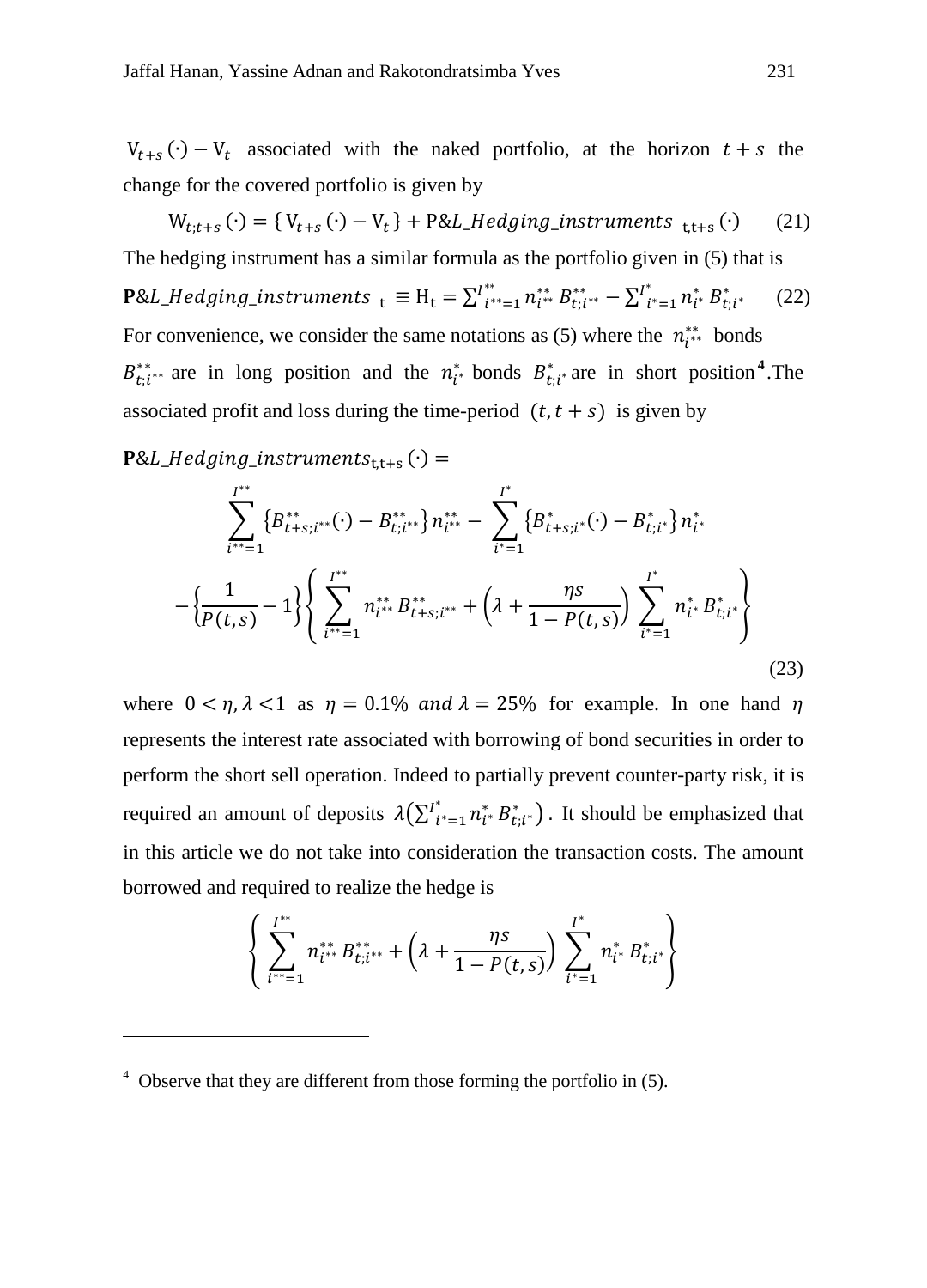which corresponds, at time  $t + s$  a payment of the interest with the deterministic level

$$
\left\{\frac{1}{P(t,s)}-1\right\} \left\{\sum_{i^{**}=1}^{I^{**}} n_{i^{**}}^{**} B_{t,i^{**}}^{**} + \left(\lambda + \frac{\eta s}{1-P(t,s)}\right) \sum_{i^{*}=1}^{I^{*}} n_{i^{*}}^{*} B_{t,i^{*}}^{*}\right\}
$$

Technically the offsetting effect resulting from the consideration of the hedged portfolio, as characterized by the profit and loss  $W_{t,t+s}$ .) defined in (21), is performed by matching the various sensitivities associated to the portfolio to hedge and the hedging instrument.

When considering the portfolio and the hedging instrument, as respectively defined in (20) and (22), the time-horizon  $\,s\,$  is said to be not too large whenever  $t < t + s$  $m^{\{t_{1,B^{**}_{.1}*\}}$  , …  $t_{1,B^{**}_{.1}'}$ ;  $t_{1,B^{**}_{.1}'}$  , …  $t_{1,B^{**}_{.1}'}$ ;  $t_{1,B^{**}_{.1}'}$  , …  $t_{1,B^{**}_{.1}'}$  , …  $t_{1,B^{**}_{.1}'}$ (24)

We also consider admissible parallel shift  $\varepsilon(\cdot)$  in the sense that

$$
-\varepsilon(\cdot) < \min \left\{ \begin{array}{c} \left(y(t+\tau,\tilde{t}_{k^{**},i^{**}}^{**})\right)_{k^{**}\epsilon\{1,\ldots,\tilde{M}_{i^{**}}^{**}\};\;i^{**}\epsilon\{1,\ldots,\tilde{I}^{**}\}^{\mathbf{i}}\right\} \\ \left(y(t+\tau,\tilde{t}_{k^{*},i^{*}}^{*})\right)_{k^{*}\epsilon\{1,\ldots,\tilde{M}_{i^{*}}^{*}\};\;i^{*}\epsilon\{1,\ldots,\tilde{I}^{*}\}^{\mathbf{i}} \\ \left(y(t+\tau,t_{k^{*},i^{*}}^{*})\right)_{k^{*}\epsilon\{1,\ldots,\tilde{M}_{i^{*}}^{*}\};\;i^{*}\epsilon\{1,\ldots,\tilde{I}^{*}\}^{\mathbf{i}} \\ \left(y(t+\tau,t_{k^{**},i^{**}}^{**})\right)_{k^{**}\epsilon\{1,\ldots,\tilde{M}_{i^{**}}^{**}\};\;i^{**}\epsilon\{1,\ldots,\tilde{I}^{**}\}^{\mathbf{j}} \end{array} \right\}
$$

Here  $\tilde{t}_{k^{**};i^{**}}^{**}$  denotes the time where the  $k^{**}$ -th coupon of the  $i^{**}$  bond  $\tilde{B}_{t,i^{**}}^{**}$ (in long position) maturing at  $t_{\tilde{M}^{**}{}_{i^{**}}}$  is paid. The quantities  $\tilde{t}_{k^*;i^*}^*, t_{k^*;i^*}^*, t_{k^*;i^*}^*, t_{k^*;i^*}^*$ may be defined similarly as  $\tilde{t}_{k^{**};i^{**}}^{**}$ .

All of these considerations lead us now to write the full expression of the covered portfolio P &L level in (23) by putting in evidence the possible compensation between the various values of the involved coupon-bearing bonds.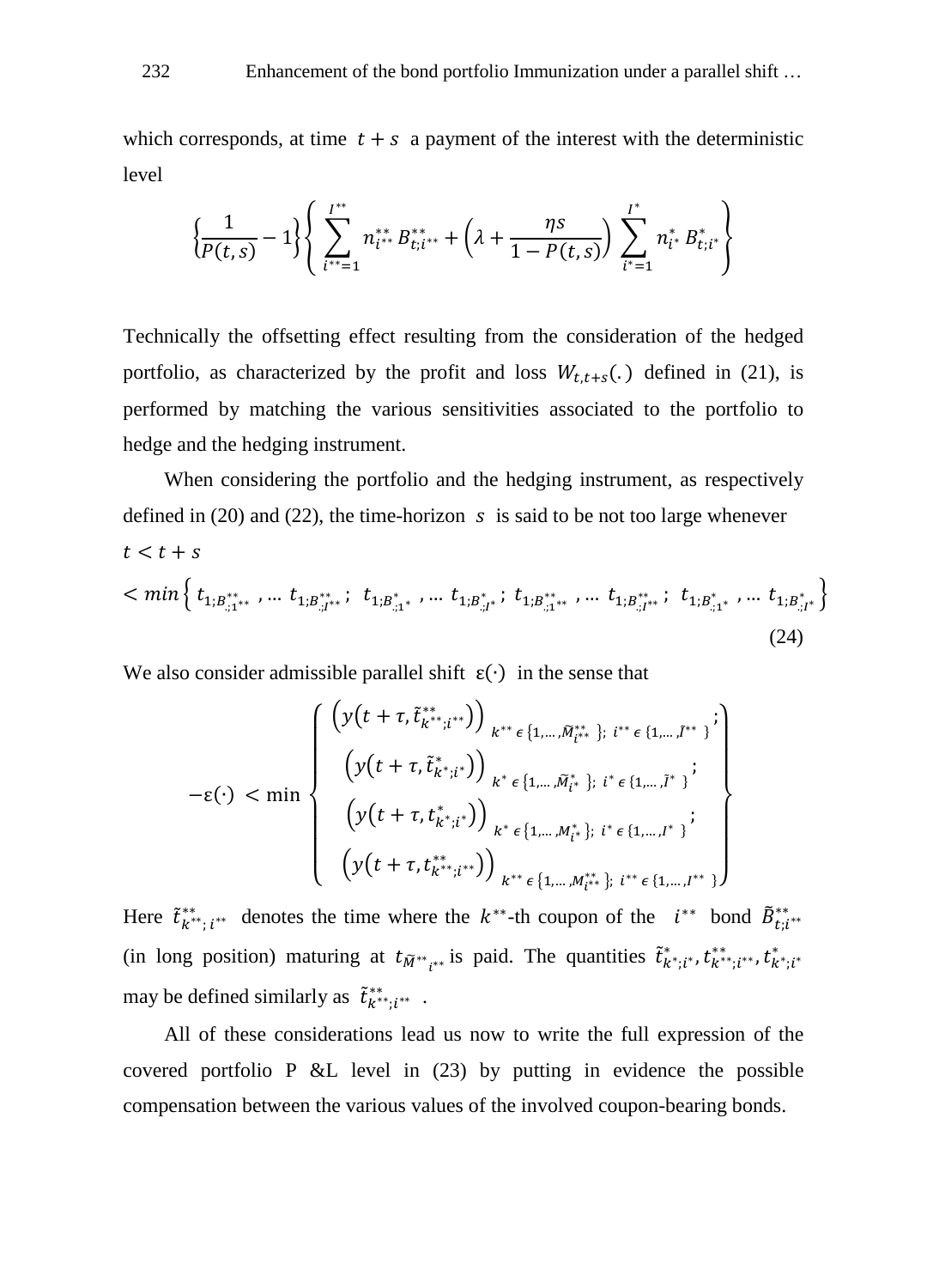**Theorem 2.2** *Consider a bond portfolio as in (20) and a hedging instrument as in (22). Assume that is not large as in (24) and the parallel shift admissible in the sense of (25). Let be a nonnegative integer number. Then real numbers*  $ρ<sup>V</sup>(·), ρ<sup>**</sup>(·), ρ<sup>*(·)</sup>$  *(depending on*  $ε(·)$  *and*  $p$ *) exist such that the profit and loss* W;+ (∙) *for the overall portfolio is given by the following expansion:*

$$
W_{t;t+s}(\cdot) = \begin{cases} \Theta_0^V + \sum_{i^{**}=1}^{I^{**}} \Theta_{0;i^{**}}^{**} n_{i^{**}}^{**} - \sum_{i^{*}=1}^{I^{*}} \Theta_{0;i^{*}}^{*} n_{i^{**}}^{**} \\ + \sum_{i=1}^{P} \frac{(-1)^i}{i!} \left\{ \Theta_i^V + \sum_{i^{**}=1}^{I^{**}} \Theta_{1;i^{**}}^{**} n_{i^{**}}^{**} - \sum_{i^{*}=1}^{I^{*}} \Theta_{1;i^{*}}^{*} n_{i^{*}}^{*} \right\} \varepsilon^l(\cdot) \\ + \frac{(-1)^{(p+1)}}{(p+1)!} \left\{ \Theta_{p+1}^V(\rho^V) + \sum_{i^{**}=1}^{I^{**}} \Theta_{p+1;i^{**}}^{*}(\rho^{**}) n_{i^{**}}^{**} - \sum_{i^{*}=1}^{I^{*}} \Theta_{p+1;i^{*}}^{*}(\rho^{*}) n_{i^{*}}^{*} \right\} \varepsilon^{p+1}(\cdot) \end{cases}
$$
(26)

*where*

$$
\Theta_0^V = \text{Res}(t, s, V) \tag{27}
$$

$$
\Theta_{0;i^{**}}^{**} = \text{Res}(t, s, B_{:,i^{**}}^{**}) - \left\{\frac{1}{P(t,s)} - 1\right\} B_{:,i^{**}}^{**}
$$
(28)

$$
\Theta_{0;i^*}^* = \text{Res}(t, s, B_{:,i^*}^*) - \left\{\frac{1}{P(t,s)} - 1\right\} (\lambda + \frac{\eta s}{1 - P(t,s)}) B_{:,i^*}^* \tag{29}
$$

$$
\Theta_{l}^{V} = \mathbf{Sens}(l; t, s, V); \ \Theta_{l; i^{**}}^{**} = \mathbf{Sens}(l; t, s, B_{i; i^{**}}^{**})
$$
(30)

$$
\Theta_{1,i^*}^* = \mathbf{Sens}(l; t, s, B_{:,i^*}^*)
$$
  
\n
$$
\Theta_{p+1}^V(\rho^V) = \mathbf{Sens}(p+1; t, s, V; \rho^V);
$$
\n(31)

$$
\Theta_{p+1;i^{**}}^{**}(\rho^{**}) = \mathbf{Sens}(p+1;t,s,B_{;i^{**}}^{**};\rho^{**}) ; \qquad (32)
$$

$$
\Theta_{p+1;i}^*(\rho^*) = \text{Sens}(p+1;t,s,B_{:,i^*}^*;\rho^*)
$$

Here  $\Theta_0^V$ ,  $\Theta_1^V$  and  $\Theta_{p+1}^V$  are similarly defined as in (10), (11) and (12) as functions of  $\tilde{B}^{**}_{t;i^{**}}, \tilde{B}^{*}_{t;i^{*}}$  ,  $\tilde{n}^{**}_{i^{**}}, \tilde{n}^{*}_{i^{*}}$  ,  $\tilde{l}^{**}$  and  $\tilde{l}^{*}$ .

 This result clearly explicits the offsetting effect which arises between the portfolio

 $V_t$  to hedge and the hedging portfolio  $H_t$ . At the present time t the value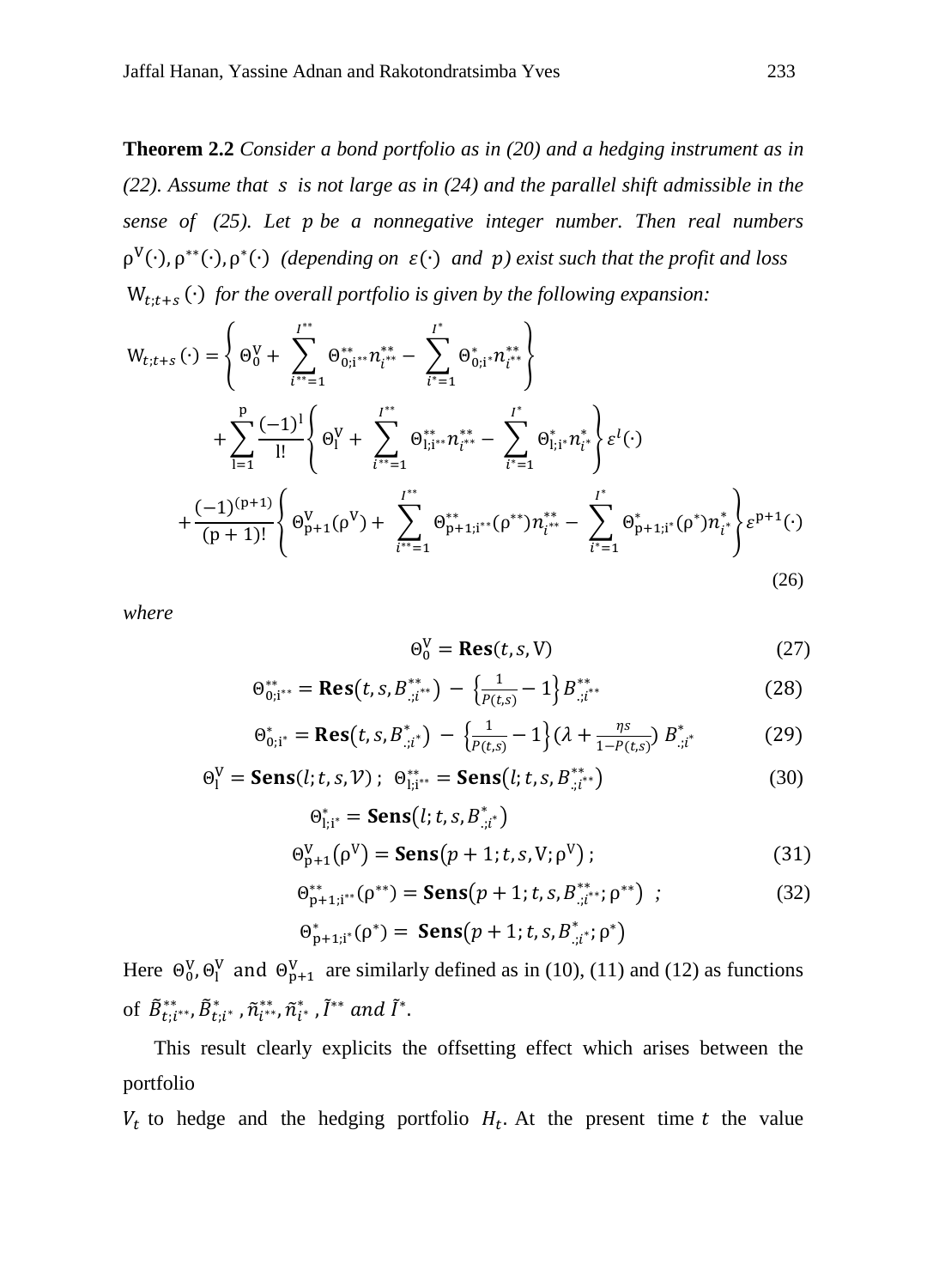of  $W_{t,t+s}$  (∙) remains unknown, but we hope that it should be a small quantity when its value is revealed at the horizon  $t + s$ . It means that the issue for the hedging is to be able to suitably choose the bond security numbers  $n_{i^{**}}^{**}$  and  $n_{i^{*}}^{**}$  in order to satisfy this requirement.

We need to introduce more restriction on the parallel shift satisfying  $\varepsilon = \varepsilon(\cdot)$ , satisfying (7) for some nonnegative  $\varepsilon^{\circ}$  and  $\varepsilon^{\circ\circ}$  such that

$$
\varepsilon^{\circ} < \min \left\{ \begin{array}{l} \left(y(t+\tau,\tilde{t}_{k^{**};i^{**}}^{**})\right)_{k^{**}\epsilon\{1,\ldots,\tilde{M}_{l^{**}}^{**}\};\;i^{**}\epsilon\{1,\ldots,\tilde{J}^{**}\}}^{*} \right\} \\ \left(y(t+\tau,\tilde{t}_{k^{*};i^{*}}^{*})\right)_{k^{**}\epsilon\{1,\ldots,\tilde{M}_{l^{*}}^{*}\};\;i^{**}\epsilon\{1,\ldots,\tilde{J}^{*}\}}^{*}; \\ \left(y(t+\tau,t_{k^{**};i^{**}}^{**})\right)_{k^{**}\epsilon\{1,\ldots,M_{l^{**}}^{**}\};\;i^{**}\epsilon\{1,\ldots,J^{**}\}}^{*}; \\ \left(y(t+\tau,t_{k^{*};i^{*}}^{*})\right)_{k^{*}\epsilon\{1,\ldots,M_{l^{*}}^{*}\}}^{*};\;i^{*}\epsilon\{1,\ldots,J^{*}\}} \end{array} \right\}
$$

Then referring to  $(7)$ ,  $(24)$  and  $(32)$ , we have

$$
\Theta_{p+1;\;i^{**}}^{**} \le \exp\left[\varepsilon^{\circ}\left(T_{\tilde{M}_{i^{**}}^{**}} - s\right)\right] \mathbf{Sens}(p+1; t, s, B^{**}; i^{**}; \rho^{**}) \equiv \Upsilon_{p+1;i^{**}}^{**} \quad (33)
$$
  
and similarly

$$
\Theta_{p+1; i^*}^* \le \exp\left[\varepsilon^{\circ} \left(T_{M_{i^*}^*} - s\right)\right] \mathbf{Sens}(p+1; t, s, B^*_{:, i^*}; \rho^*) \equiv \Upsilon_{p+1; i^*}^* \tag{34}
$$

Similarly  $|\Theta_{p+1}^V|$  may be estimated as follows

$$
|\Theta_{p+1}^{V}| \le \max \left\{ \sum_{i^{**}=1}^{I^{**}} \exp \left[ \varepsilon^{\circ} \left( T_{\tilde{M}_{i^{**}}^{**}} - s \right) \right] \mathbf{Sens}(p+1; t, s, B^{**}; i^{**}; \rho^{V}) \tilde{n}_{i^{**}}^{**};
$$
\n
$$
\sum_{i^{*}=1}^{I^{*}} \exp \left[ \varepsilon^{\circ} \left( T_{\tilde{M}_{i^{*}}}^{*} - s \right) \right] \mathbf{Sens}(p+1; t, s, B^{*}; i^{*}; \rho^{V}) \tilde{n}_{i^{*}}^{*} \right\} \equiv Y_{p+1}^{V}
$$
\n(35)

For the convenience we introduce the following  $I^{**}$ -dimensional vectors

$$
n^{**} = (n_{1^{**}}^{**}, \dots, n_{I^{**}}^{**})', \qquad B_t^{**} = (B_{t;1^{**}}^{**}, \dots, B_{t;I^{**}}^{**})',
$$
  
\n
$$
\Theta_0^{**} = (\Theta_{0;1}^{**}, \dots, \Theta_{0;I^{**}}^{**})', \Theta_1^{**} = (\Theta_{1;1}^{**}, \dots, \Theta_{1;I^{**}}^{**})'
$$
  
\n
$$
\Theta_{p+1}^{**} = (\Theta_{p+1;1}^{**}, \dots, \Theta_{p+1;I^{**}}^{**})'
$$
\n(36)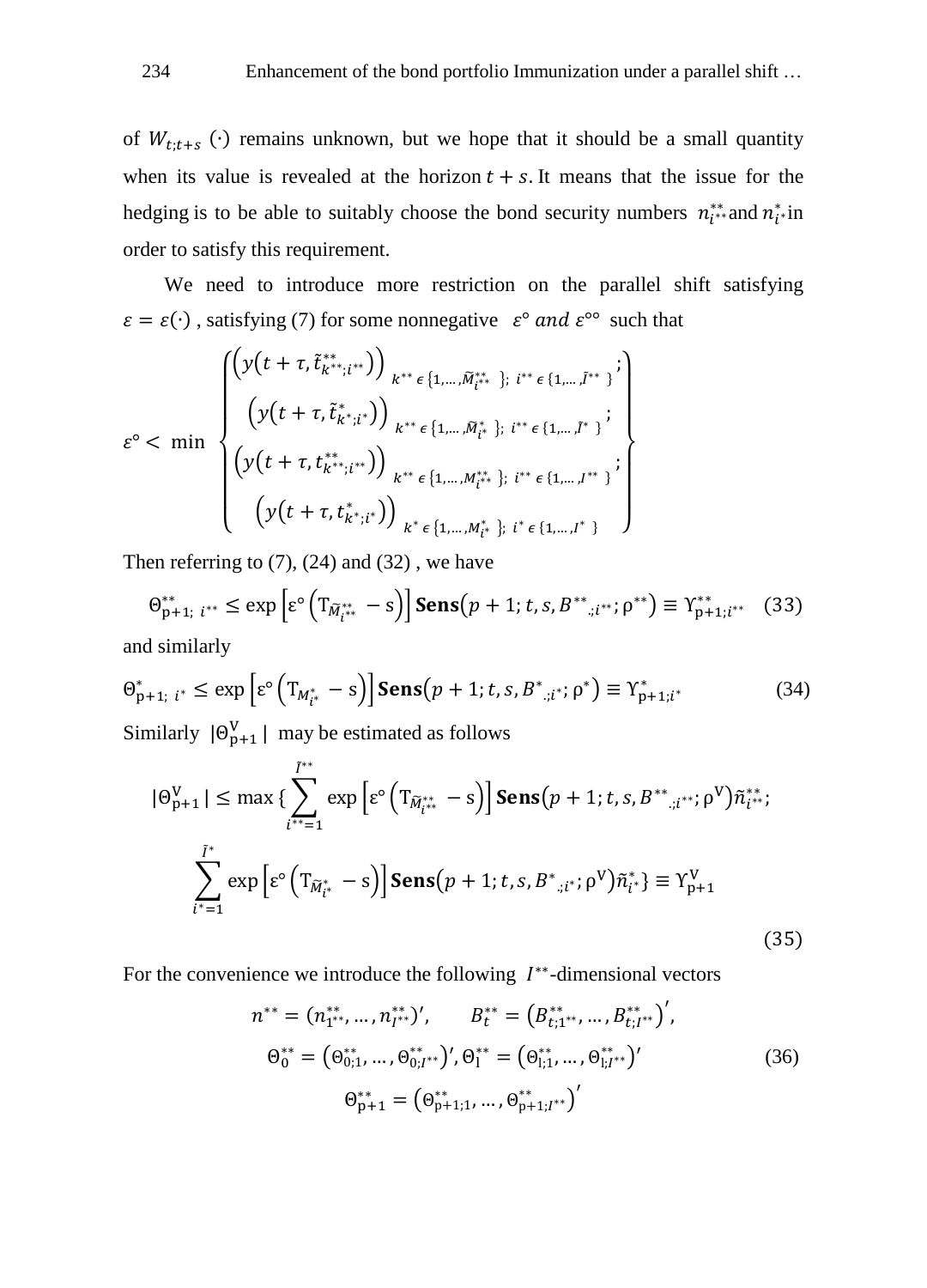Analogously we can introduce and define the  $\ell^*$ -dimensional vectors  $n^*$ ,  $B_t^*$ ,  $\Theta_0^*$ ,  $\Theta_1^*$  and  $\Theta_{p+1}^*$ . With all of these notations, we are now in position to state the suitable (robust) allocation problem to determine the vectors  $n^{**}, n^*$ corresponding to the various numbers of bonds used in the hedging instrument.

**Theorem 2.3** *Consider a bond portfolio as in (20) and a hedging instrument as in*  (22). *Assume that* s is a time-horizon not large as in *(24)* and the yield curve has *done an admissible parallel shift in the sense of (25). Let be a nonnegative integer number. Then the (vector) numbers*  $n^{**}$  *and*  $n^*$  *of bond defining the hedging instrument as in (36) may be found as a solution to the integer optimization problem:*

$$
(P_0) \t\t (n^{**}, n^*) = argmin \{ F(n^{**}, n^*) | (n^{**}, n^*) \epsilon D_0 \}
$$
\t(37)

*where the constraint*  $D_0$  *is defined as the set of couples*  $(n^{**}, n^*)$  satisfying

$$
a^{**}n^{**}+a^*n^* \leq D
$$

*for all*  $n^{**} \in \mathbb{N}^{I^{**}}, n^* \in \mathbb{N}^{I^{*}}, with$ 

$$
a^{**} = \left\{ \frac{1}{P(t,s)} - 1 \right\} B_t^{**}
$$
  

$$
a^* = \left\{ \frac{1}{P(t,s)} - 1 \right\} \left( \lambda + \frac{\eta s}{1 - P(t,s)} \right) B_t^*
$$
 (38)

*Here is the amount allowed by the investor not to be exceeded in the hedging operation. The objective function*  $F(n^{**}, n^*)$  *is defined by* 

$$
F(n^{**}, n^*) = \sum_{l=0}^{p} \frac{1}{l!} \left| \Theta_l^V + \sum_{i^{**}=1}^{I^{**}} \Theta_{l;i^{**}}^{**} n_{i^{**}}^{**} - \sum_{i^{*}=1}^{I^{*}} \Theta_{l;i^{*}}^{*} n_{i^{*}}^{**} \right| \epsilon^{l}
$$
  
+ 
$$
\frac{1}{(p+1)!} \left\{ Y_{p+1}^V + \sum_{i^{**}=1}^{I^{**}} Y_{p+1;i^{**}}^{**} n_{i^{**}}^{**} - \sum_{i^{*}=1}^{I^{*}} Y_{p+1;i^{*}}^{*} n_{i^{*}}^{*} \right\} \epsilon^{p+1}
$$
(39)

Here  $\epsilon = \max\{\epsilon^{\circ}, \epsilon^{\circ\circ}\}\$ and the quantities  $\Theta_0^V, \Theta_0^{**}, \Theta_0^*, \Theta_1^V, \Theta_1^{**}, \Theta_1^*, \gamma_{p+1}^V, \gamma_{p+1}^{**}, \gamma_{p+1}^V$  $B_t^{**}$ ,  $B_t^*$  are given respectively above in (28),(29),(30),(31),(33),(34),(35) and (36). In the standard immunization framework, the idea remains to match the portfolio sensitivities with those of the corresponding hedging instrument which,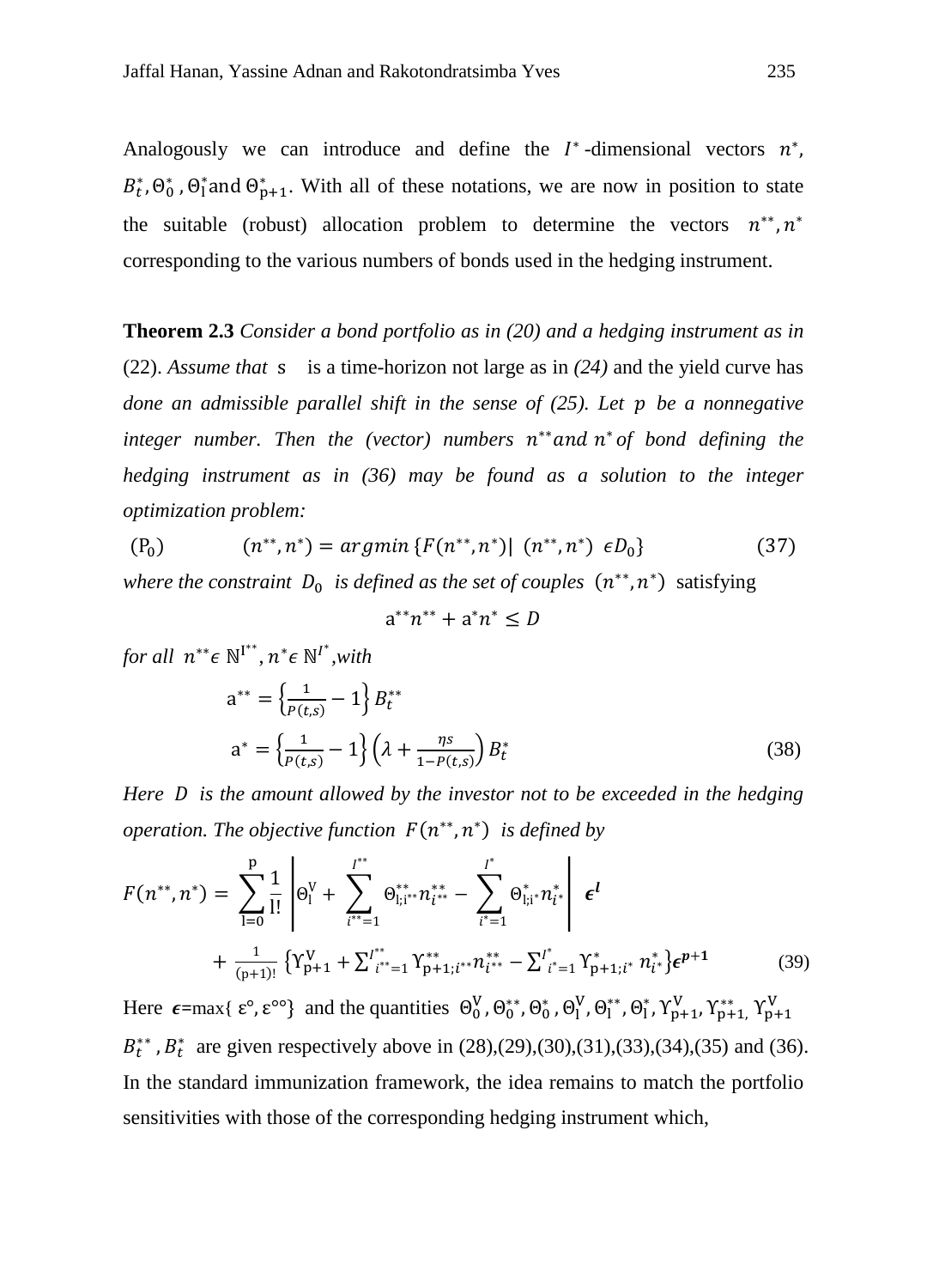By (39) can be performed by taking

$$
\Theta_1^V + \Theta_1^{**} \cdot n^{**} - \Theta_1^* \cdot n^* = 0 \quad \text{for all} \quad l \in \{0, 1 \dots, p\} \tag{40}
$$

Here (40) may be seen as a linear system of  $p + 1$  -equations with  $I^{**} + I^*$ unknowns. Typically we are in the situation where  $p + 1 \leq I^{**} + I^*$ .

Even for the particular case  $p + 1 = I^{**} + I^*$  and if the system admits a solution, a difficult arises since the variables defined by  $n^{**}$  and  $n^*$  are restricted to the integer numbers.

There is also the usual approach used by people by considering all  $n^{**}$  and  $n^*$ which minimize the square sum

$$
\sum\nolimits_{l=0}^{p} (\Theta_{l}^{V} + \Theta_{l}^{**} \cdot n^{**} - \Theta_{l}^{*} \cdot n^{*})^{2}
$$

However this should not the right way to follow, since not only we lose both the control of the size of the maximum hedging loss, and the attenuator effect brought by the term  $\frac{1}{l!} \epsilon^l$ . Therefore we have to afford the minimization problem raised in this Theorem. This is our object in the next Subsection 2.3.

#### **2.3. Optimization problem**

 According to Theorem 2.3, the bond portfolio hedging is reduced to the minimization problem  $(P_0)$  defined by integer linear constraints, such that we are face with an integer optimization problem. Observe that the objective function is both non-linear, non-convex and non-differentiable at the origin. To overcome these difficulties we make use of a known linearization technique as in [2],[6],[9] which consists to replace the initial problem  $(P_0)$  by an equivalent linear problem  $(P_1)$ .

Recall that a Linear Programming (LP) problem has the form

$$
(LP): \mathbf{x} = \mathbf{argmin} \left\{ C^t x \mid Ax \leq b, x \geq 0 \right\} \tag{41}
$$

where  $C \in \mathbb{R}^n$ ,  $b \in \mathbb{R}^m$ ,  $A \in \mathbb{R}^{m \times n}$  are given and  $x$  is  $a \mathbb{R}^n$  unknown vector.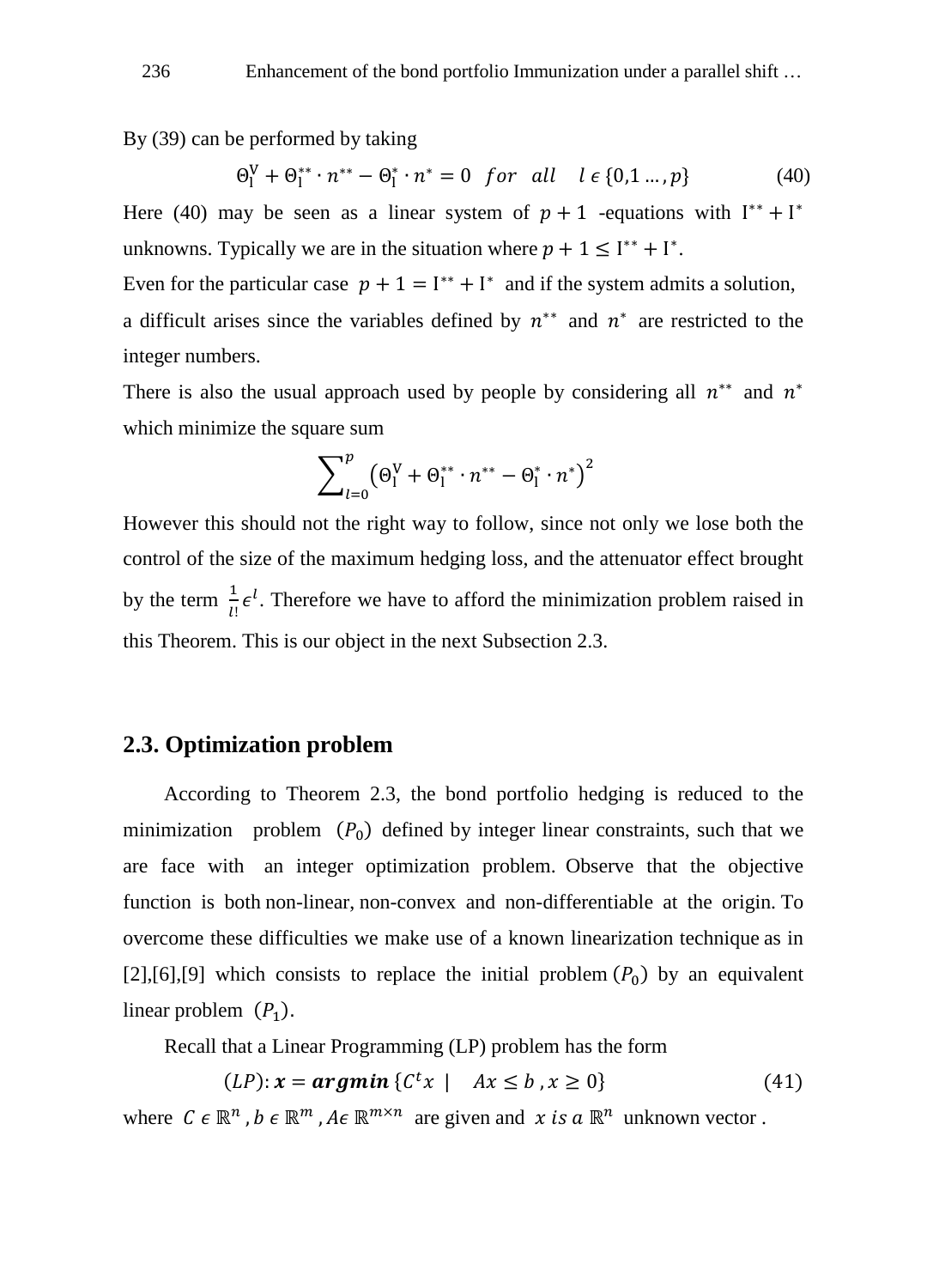Here  $m$  and  $n$  are integer numbers which represent respectively the number of constraints and the number of variables. LP is well-known and may be solved either by an exact methods, referred as the simplex method as pioneered by Dantzig 1974, or interior point methods as introduced by Dinkin 1967 and also by the Karmarkar algorithm 1984, [6] .

Coming back to our problem  $(P_0)$  and assuming that  $\varepsilon(\cdot)$  is a fixed given constant, then we are lead to introduce the following function

$$
G(x, n^{**}, n^*) = \sum_{l=0}^p x_l + \frac{1}{(p+1)!} \left\{ Y_{p+1}^V + \sum_{i^{**}=1}^{I^{**}} Y_{p+1;i^{**}}^{*n_{i^{**}}} - \sum_{i^{*}=1}^{I^{*}} Y_{p+1;i^{*}}^{*} n_{i^{*}}^{*} \right\} \epsilon^{p+1}
$$
\n(42)

where the components  $x_1$ 's of  $x$  are real variables. Actually, our motivation here is to remove the non-linearity by setting

$$
x_{l} = \frac{1}{l!} |\Theta_{l}^{V} + \sum_{i^{**}=1}^{l^{**}} \Theta_{l;i^{**}}^{**} n_{i^{**}}^{**} - \sum_{i^{*}=1}^{l^{*}} \Theta_{l;i^{*}}^{*} n_{i^{*}}^{*} | \epsilon^{l} \text{ for all } l \in \{0, 1 ... p\}
$$
(43)

Therefore we obtain the following result.

**Proposition 3.4** .*The problem*  $(P_0)$  *is equivalent to the following minimization Problem*

$$
(P_1): \mathbf{x} = \mathbf{argmin} \left\{ G(x, n^{**}, n^*) \mid (x, n^{**}, n^*) \in D_1 \right\} \tag{44}
$$

*where*  $D_1$  *is defined as the set of triplets*  $(x, n^{**}, n^*)$  *satisfying the constraints* 

 $i^* = 1$   $i^* = 1$ 

 $a^{**}n^{**} + a^{*}n^{*} \le D$ 

$$
0 \le x_l + \frac{1}{l!} \left| \Theta_l^V + \sum_{i^{**}=1}^{l^{**}} \Theta_{l;i^{**}}^{**} n_{i^{**}}^{**} - \sum_{i^{*}=1}^{l^{*}} \Theta_{l;i^{**}}^{*} n_{i^{*}}^{*} \right| \epsilon^l \text{ for all } l \in \{0, 1 \dots p\}
$$
  

$$
0 \le x_l - \frac{1}{l!} \left| \Theta_l^V + \sum_{i^{**}=1}^{l^{**}} \Theta_{l;i^{**}}^{**} n_{i^{**}}^{**} - \sum_{i^{**}=1}^{l^{*}} \Theta_{l;i^{**}}^{*} n_{i^{*}}^{*} \right| \epsilon^l \text{ for all } l \in \{0, 1 \dots p\}
$$
  
(45)

$$
(46)
$$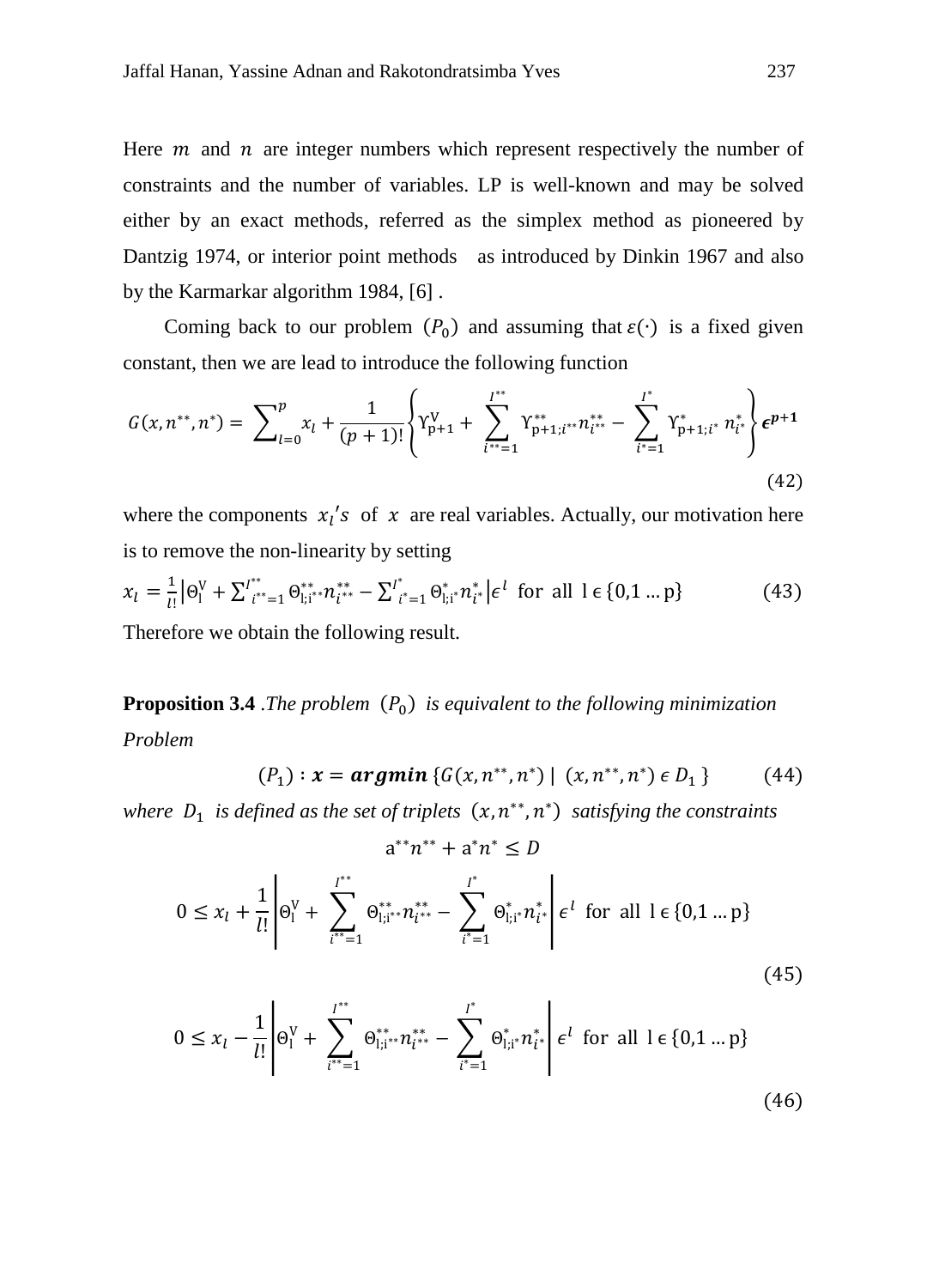*with the restrictions that*  $x = (x_l)_l$ ,  $n^{**} \in \mathbb{N}^{l^{**}}$  and  $n^* \in \mathbb{N}^{l^{*}}$ . The objective *function is defined in (42).*

In this Proposition, by the equivalence between  $(P_0)$  and  $(P_1)$  we mean that if an optimal solution  $(n^{**}, n^*)$  to  $(P_0)$  does exist, then  $(P_1)$  admits an optimal solution  $(x, n^{**}, n^*)^5$ , and conversely if  $(x, n^{**}, n^*)$  is an optimal solution to  $(P_1)$  then  $(P_0)$  admits  $(n^{**}, n^*)$  as an optimal solution. Therefore, with the above result, we are lead to solve problem  $(P_1)$  instead

of  $(P_0)$ .

<u>.</u>

Observe that both the objective function and constraints associated with  $(P_1)$  are given by linear transformations, with mixed integer and real coefficients. Such a problem  $(P_1)$  is commonly referred as a Mixed Integer Linear Problem (MILP).

MILP is recognized as an NP-hard problem because of the non-convexity of the domain and the number of possible combinations of the variables. For small dimensions, MILP can be solved by exact methods that provide an exact optimal solutions. In this case the most of available exact methods are Branch and Bound, Branch and Cut, Branch and Price [5].

However the complexity of MILP exponentially increases with the number of variables and the above quoted methods can fail. To overcome this inconvenience, meta-heuristics methods (as Genetic Algorithm and Ant Colony Optimization [3]).

Usually there are various solvers which may be used to derive exact solution to the MILP. One modern commercial solver we make use here is the CPLEX solver 9.0.Details and references related to such an application are freely available on the web as for instance :

<http://www.iro.umontreal.ca/~gendron/IFT6551/CPLEX/HTML/>

<sup>&</sup>lt;sup>5</sup> With  $x = (x_i)_i$  and  $x_i$  defined from  $n^{**}$  and  $n^*$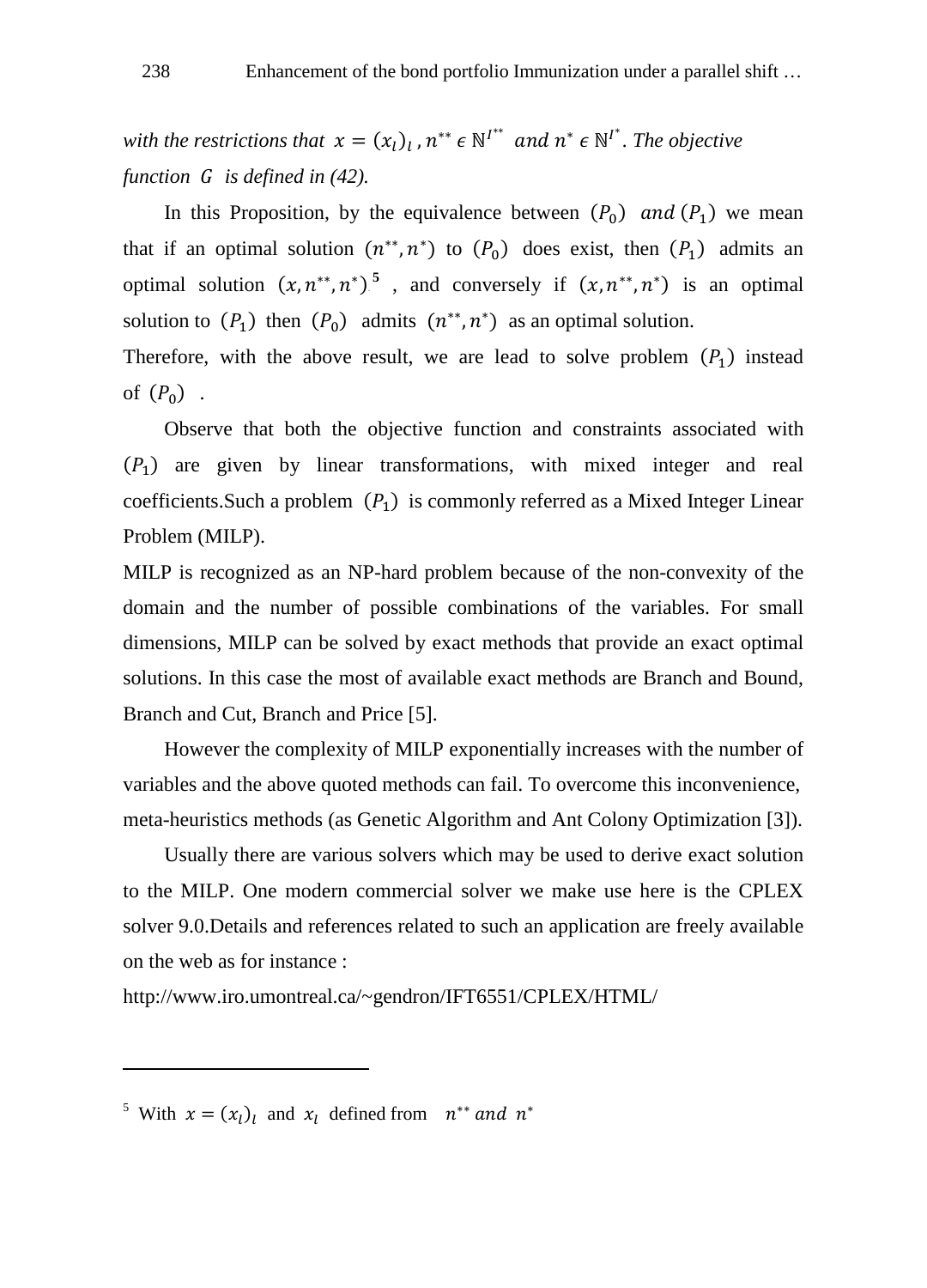#### **Proof of Proposition 3.4**

Let us prove the equivalence between the two problems  $(P_0)$  and  $(P_1)$  In the one-hand, assume that  $(P_1)$  admits  $(x, n^{**}, n^*)$  as an optimal solution. It means that

$$
G(x, n^{**}, n^*) \le G(x, n^{**}, n^*) \text{ for all } (x, n^{**}, n^*) \in D_1
$$
 (48)

Then we get that  $(n^{**}, n^*)$  is an optimal solution to problem  $(P_0)$  since for any  $(n^{**}, n^*) \in D_0$ .

 $F(\mathbf{n}^{**}, \mathbf{n}^*) = G(x, \mathbf{n}^{**}, \mathbf{n}^*)$  for  $x = (x_l)_l$  and with  $x_l$  defined from in (43).

$$
\leq G(x, n^{**}, n^*) \quad \text{for any } (x, n^{**}, n^*) \in D_1 \quad \text{due to (48)}.
$$

 $= F(n^{**}, n^*)$  by taking  $x = (x_l)_l$  with  $x_l$  defined from  $n^{**}$  and  $n^*$  as in (43).

Conversely in the other-hand, assume that  $P_0$  admits  $(n^{**}, n^*)$  as an optimal solution, which means that

$$
F(n^{**}, n^*) \le F(n^{**}, n^*) \text{ for all } (n^{**}, n^*) \in D_0 \tag{49}
$$

Let us define  $x = (x_l)_l$  with  $x_l$  defined from  $n^{**}$  and  $n^*$  as in (43). Then we get that  $(x, n^{**}, n^*)$  is an optimal solution to problem  $(P_1)$  since for any  $(x, n^{**}, n^*) \in D_1$ .

$$
G(x, n^{**}, n^*) = F(n^{**}, n^*)
$$
  
\n
$$
\leq F(n^{**}, n^*) \text{ for any } (n^{**}, n^*) \in D_0 \text{ due to (49).}
$$
  
\n
$$
= G(x, n^{**}, n^*) \text{ since } \frac{1}{l!} |\Theta_l^V + \sum_{i^{**}=1}^{l^{**}} \Theta_{l;i^{**}}^{**} n_{i^{**}}^{**} - \sum_{i^{*}=1}^{l^{*}} \Theta_{l;i^{*}}^{*} n_{i}^{*} | \epsilon^l \leq x_l
$$

due to (46) and (47).

# **3 Numerical illustrations**

To illustrate our results, we consider the following yield curve (Table 1).

 Since here only the yields for the 1,2,…11 year maturities are given, then we make use of a linear interpolation to get the yields for the other maturities. A plot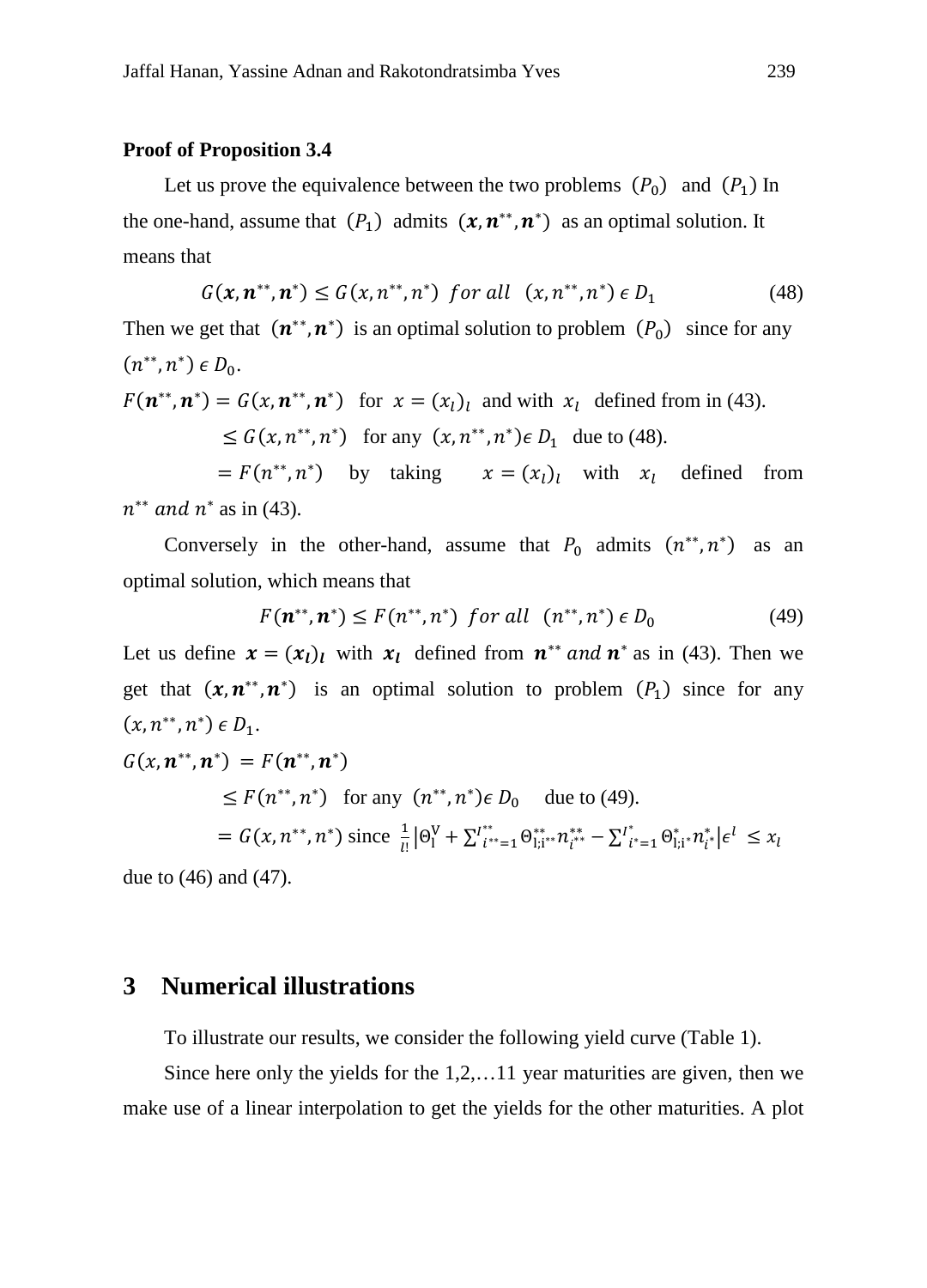of this curve is displayed in Figure 1.

Table 1 : Annual yield curve

| Maturity     |                          | ∼    | ◡    | $\overline{\phantom{a}}$ | $\overline{\phantom{0}}$ |      | -          |              |             | 10                    | <b>TT</b>          |
|--------------|--------------------------|------|------|--------------------------|--------------------------|------|------------|--------------|-------------|-----------------------|--------------------|
| $y(t; \tau)$ | $\cap$ $\subset$<br>4.35 | 4.79 | 6.07 | 6.4                      | 6.66                     | 6.88 | 700<br>.UZ | 712<br>ر 1 . | 7.22<br>د،. | $\overline{ }$<br>.30 | $\tau$ $\tau$<br>د |

 The characteristics of the bonds inside the portfolio to hedge are as Table 2. Therefore the portfolio to hedge has the value 96 911.2050 Euro, and we are in the case of the portfolio  $V_t$ , as defined in (5), such that  $\tilde{I}^{**} = 4$ ,  $\tilde{I}^* = 3$ ,

 $\tilde{n}_1^{**} = 1\ 000, \tilde{n}_2^{**} = 1\ 500, \tilde{n}_3^{**} = 500, \tilde{n}_4^{**} = 750, \tilde{n}_5^{**} = 500, \tilde{n}_1^{*} = 1\ 000,$  $\tilde{n}_2^* = 900$  and  $\tilde{n}_3^* = 1000$ . For simplicity, all of these bonds are supposed to have the same coupon payment dates.



Figure 1: Annual yield curve

We work under the situation as Table 3.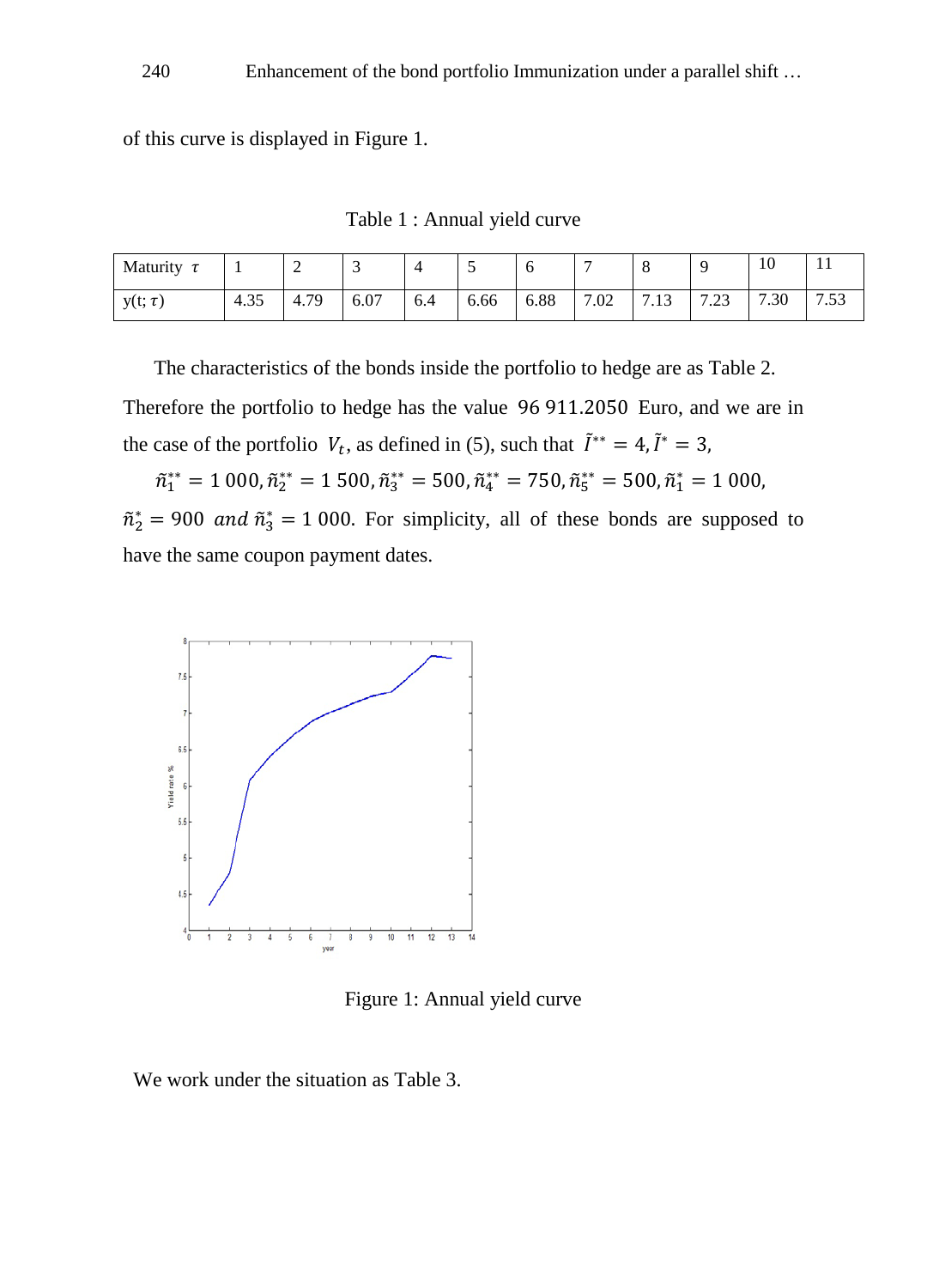The hedging operation is assumed to be done with the constraint of a maximal allowed amount  $D = 9468.1$  *Euro* (which is roughly equal to 10% of the initial portfolio value  $V_t$ ). The deposit and security borrowing rates are respectively  $\lambda = 25\%$  and  $\eta = 0.1\%$  The hedging horizon is 90days which corresponds to  $s = 0.25$ . To simplify we take  $\varepsilon^{\circ} = \varepsilon^{\circ} = 25\%$  which corresponds to a large shift of the curve interest rate. For the sensitivities computations, we will restrict to the maximum order of  $p = 5$ . The hedging portfolio we will make use is built on various bonds whose the characteristics are summarized by the Table 4.

| Bond type                     | number | Coupon rate $(\%)$ | Maturity (years) | Price (Euro) |
|-------------------------------|--------|--------------------|------------------|--------------|
| $\overline{\tilde{B}}_1^{**}$ | 1000   | 3                  | 3                | 91.4506      |
| $\overline{\tilde{B}}_2^{**}$ | 1500   | 5                  | 4                | 94.7829      |
| $\tilde{B}_{3}^{**}$          | 500    | $\overline{7}$     | 5                | 101.0106     |
| $\tilde{B}_4^{**}$            | 750    | $\overline{4}$     | 10               | 76.3227      |
| $\tilde{B}_{5}^{**}$          | 500    | 5                  | 12               | 78.5785      |
| $\tilde{B}^*_1$               | 1000   | $\overline{4}$     | $\overline{2}$   | 98.3289      |
| $\tilde{B}_2^*$               | 900    | 5                  | 3                | 96.8498      |
| $\tilde{B}_3^*$               | 1000   | 6                  | 4                | 98.256       |

Table 2 : Portfolio Characteristics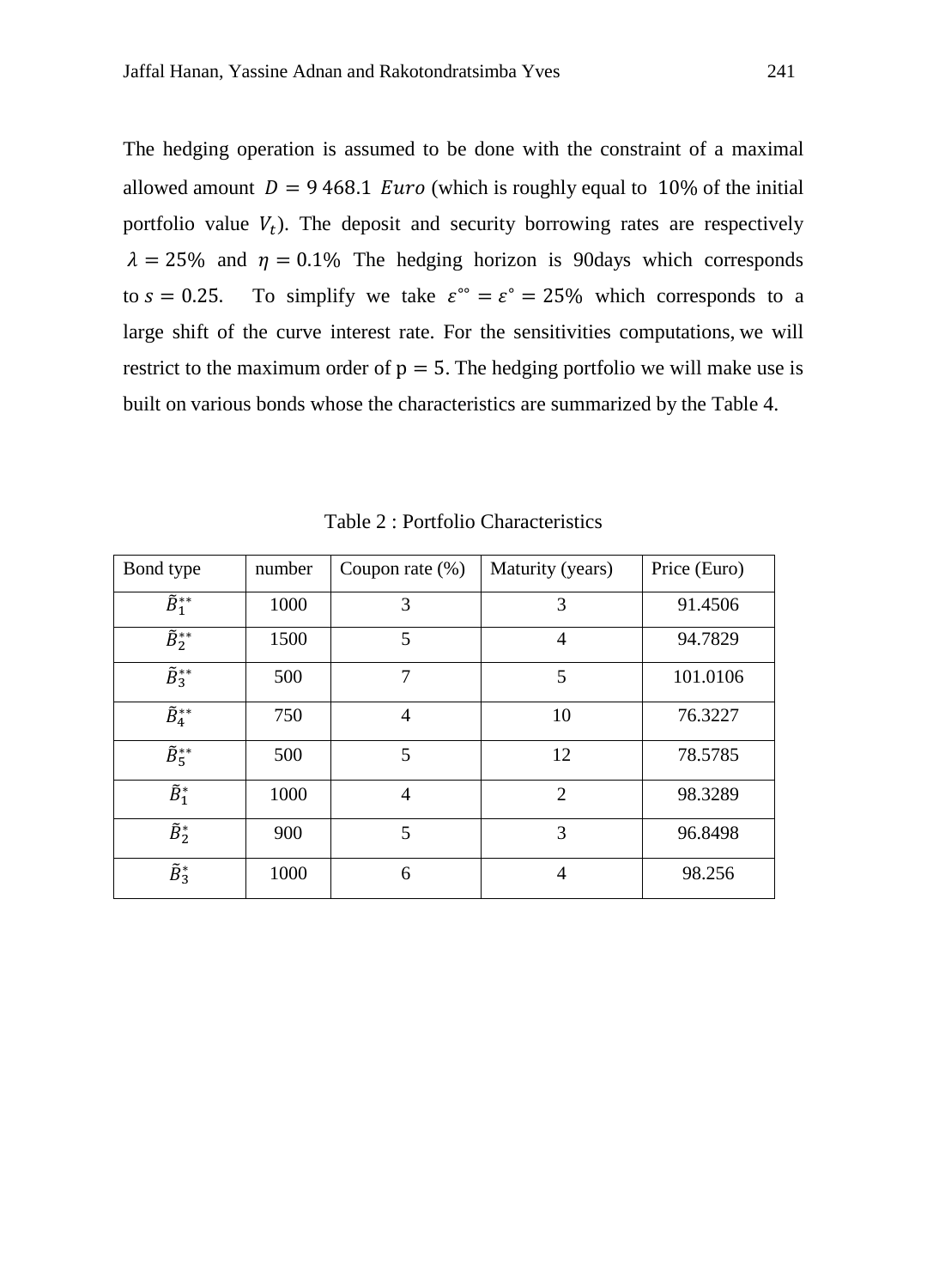| S                                                             | 90 days |
|---------------------------------------------------------------|---------|
| $P(t,s) = e^{-y(t,s)*s}$                                      | 0.9973  |
| $\left(\frac{1}{P(t,s)}-1\right)$                             | 0.0027  |
| λ                                                             | 25%     |
| η                                                             | 0.1%    |
| $\left(\lambda + \frac{\eta s}{P(t,s)}\right)$                | 0.342   |
| $\tau(t_{k-1},t_k)$                                           | 1 year  |
| $\varepsilon^{\circ}$                                         | 2.5%    |
| $\varepsilon^{\circ\circ}$                                    | 2.5%    |
| $\epsilon = \max(\varepsilon^{\infty}, \varepsilon^{\infty})$ | 2.5%    |

Table 3: Situation under consideration

Table 4 : Characteristics of the bonds used for the hedging

| Bond type    | $B_1^{**}$   | $B_{2}^{**}$ | $B_1^*$ | $B_2^*$  | $B_3^*$ | $B_4^*$ |
|--------------|--------------|--------------|---------|----------|---------|---------|
| Number bond  | $n_{1}^{**}$ | $n_2^{**}$   | $n_1^*$ | $n_2^*$  | $n_3^*$ | $n_4^*$ |
| Coupon rate  | 6.5          | 4.75         | 3.5     | 7        | 6.25    | 5       |
| $(\% )$      |              |              |         |          |         |         |
| Maturity     | 5            | 8            | 2       | 4        | 5       | 10      |
| (years)      |              |              |         |          |         |         |
| Price (Euro) | 98.9153      | 85.1694      | 97.3958 | 101.7304 | 97.8677 | 83.3557 |

The sensitivities for all of these bonds may be summarized by the following: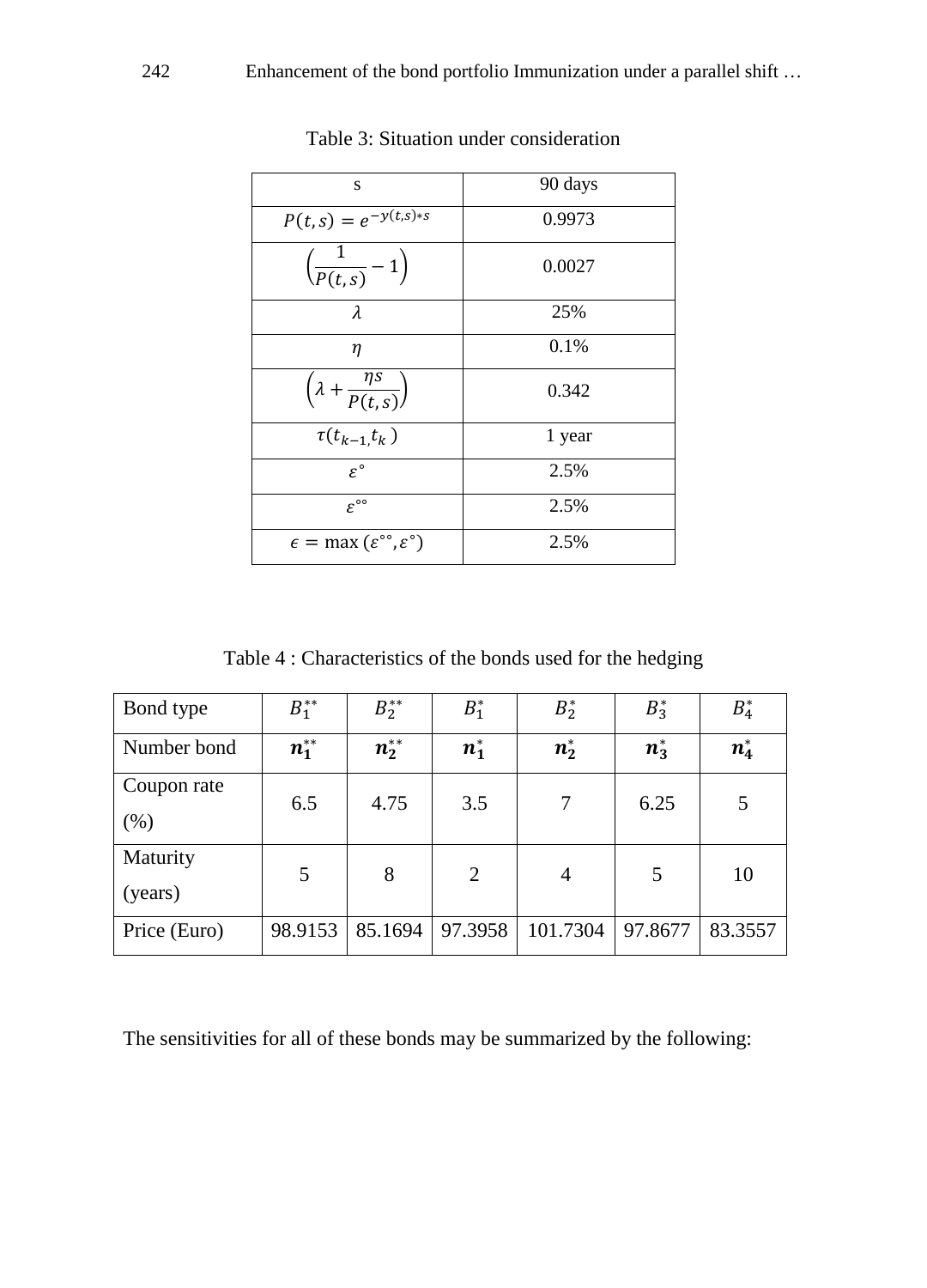|                     | $\Omega$ |          | $\overline{c}$ | 3           | 4            | 5             |
|---------------------|----------|----------|----------------|-------------|--------------|---------------|
| $\Theta_{l;1}^{**}$ | 1.6830   | 419.5557 | 892.6648       | 8 764,8048  | 41 024.5417  | 193 041.0256  |
| $\Theta_{1;2}^{**}$ | 1.4674   | 559.4606 | 4 047, 1645    | 303 204.363 | 230 368.7089 | 1 762 505.555 |
| $\Theta_{l;1}^*$    | 1.2900   | 169.4436 | 293.9647       | 512.5172    | 835.4642     | 1 565.9817    |
| $\Theta_{1,2}^*$    | 1.8614   | 349.4567 | 256.0857       | 4 614,0959  | 17 100.7973  | 63 658.7391   |
| $\Theta_{1:3}^*$    | 1.8410   | 416.7741 | 1 883.3104     | 8723.0387   | 40878.0480   | 192 418.39408 |
| $\Theta_{l;4}^*$    | 1.5850   | 645.0346 | 5 725.0584     | 53 287.2283 | 505 591.3337 | 4842855.4011  |

Table 5 : Sensitivities of the bond used to hedging

It should be observed here that for each bond  $\,B$  more the order considered is high, more the corresponding sensitivity has a high value. In contrast, the normalized term as  $\frac{1}{1}$ **Sens**(*l*, *t*, *s*; *B*) $\epsilon^l$ , tends to have small values for large orders *l*. A similar observation may be made for the remainder terms introduced in Theorem 2.2. Indeed for  $p = 5$  and  $\epsilon = 2.5\%$  then we get the following

Table 6: Remainder term of the bonds used for the hedging

|                          | $\gamma_{p+1}^i$ | $Y_{p+1}^1 * \epsilon^{p+1}$ |
|--------------------------|------------------|------------------------------|
|                          |                  | $(p + 1)!$                   |
| $Y_{p+1;1}^{**}$         | 1 025 973.3781   | $3.5e^{-007}$                |
| $Y_{p+1;2}^{**}$         | 1 431 858.0459   | $5.62e^{-006}$               |
| $Y_{p+1;1}^*$            | 2 862.1783       | $9.7e^{-010}$                |
| $Y_{p+1;2}^*$            | 260 912.7687     | $8.8e^{-008}$                |
| $Y_{p+1;3}^*$            | 1 022 880.2930   | $3.5e^{-007}$                |
| $\Upsilon^*_{\rm p+1;4}$ | 59 509 913.8555  | $2.0e^{-005}$                |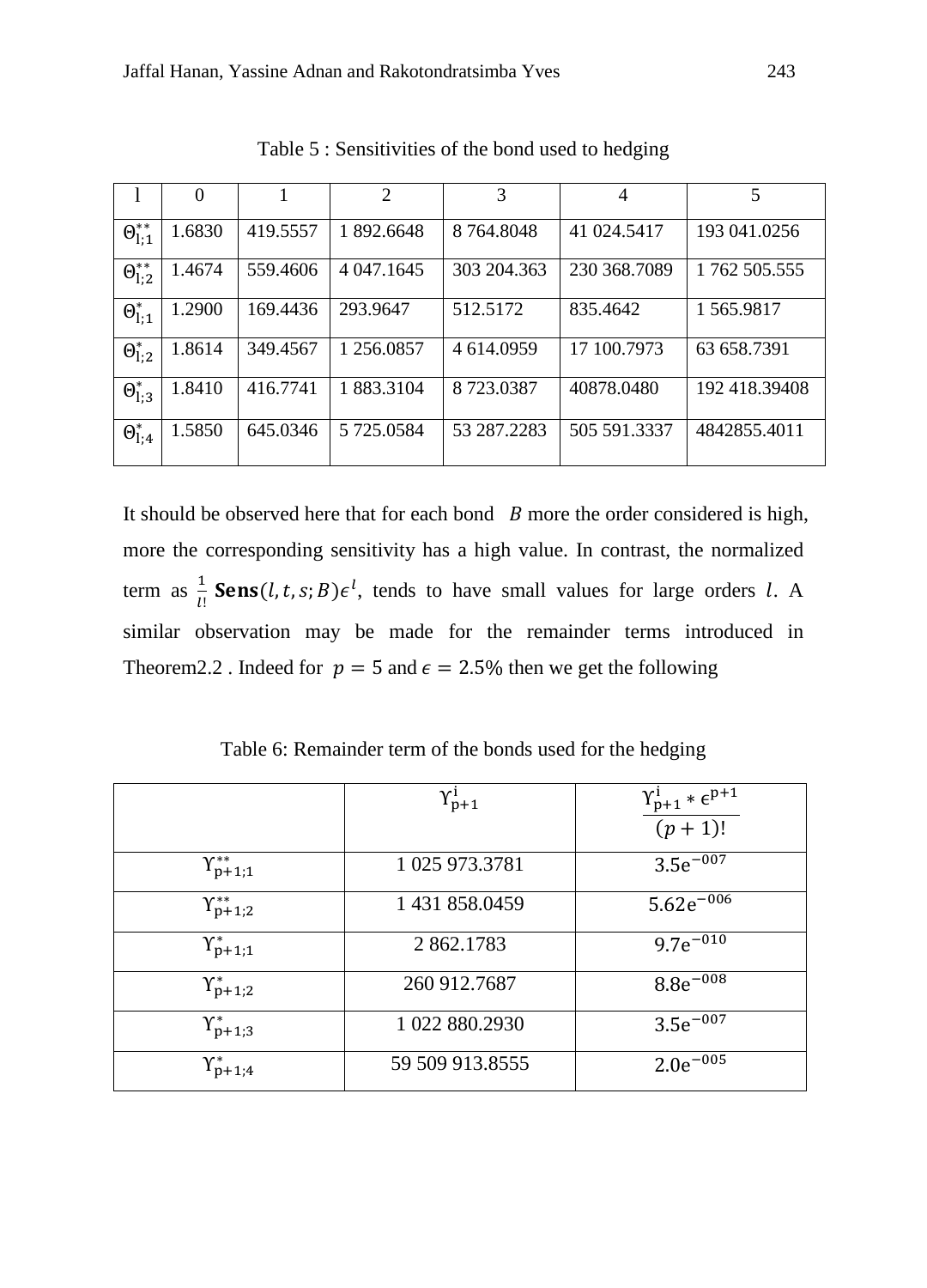The sensitivities and remainder term corresponding to the portfolio to hedge are summarized by the following:

Table 7 : Sensitivities of the portfolio to hedge

| $\Theta^V$ |  | 2 653.97   1 020 499.06   9 011 651.04   84 643 |        | 847 635 181.58   8 842 848 568.71 |
|------------|--|-------------------------------------------------|--------|-----------------------------------|
|            |  |                                                 | 343.53 |                                   |

and

Table 8 : Remainder term of the portfolio to hedge

| $1n+1$             | $\frac{1}{(p+1)!} Y_{p+1}^{V} * \epsilon^{p+1}$ |
|--------------------|-------------------------------------------------|
| 124 775 708 343.03 | $4.23e^{-0.02}$                                 |

Three hedging situations are now considered for comparisons.

First, we examine the hedging situation using with two types of bonds: 'one in long and one in short position' made respectively by bonds  $B_1^*$  and  $B_1^*$  as described in Table 4. The numbers  $n_1^{**}$  and  $n_1^*$  of bonds  $B_1^{**}$  and  $B_1^*$ respectively required for the hedging, as described in the above Theorem 2.2 and Proposition3. 4, may be determined by using the IBM ILOG CPLEX' solver. After 0.08 second running time (in our computer processor :AMD Sempron(tm) M120 2.10 GHz)), we get the following result: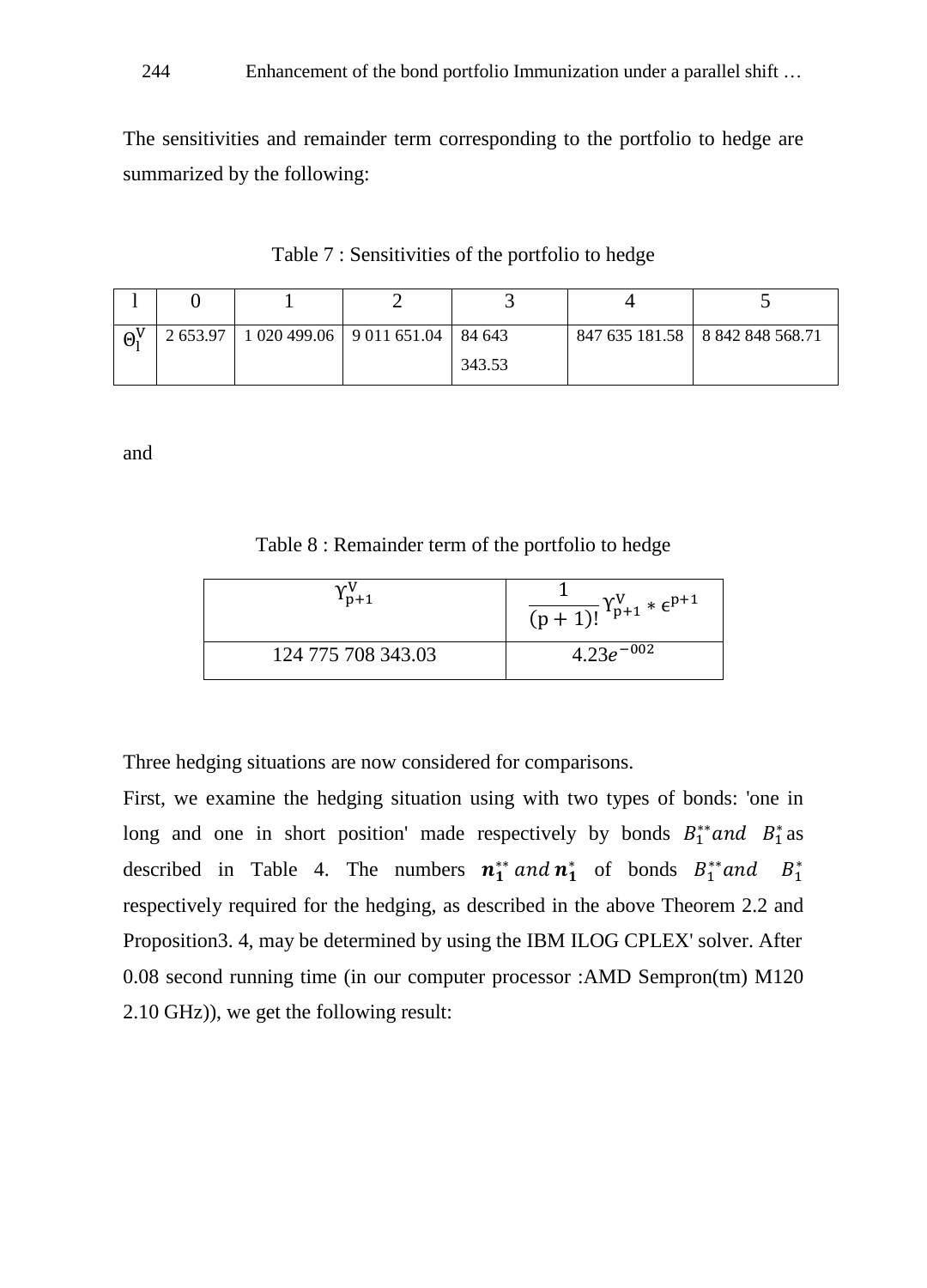| $n_{1}^{**}$ | <i>164</i> | $F(n^{**},n^*)$      |
|--------------|------------|----------------------|
|              | 6 023      | Loss= $7607.09$ Euro |

Table 9 : Result hedging instruments with two bonds

Here the number  $7607.087$  *Euro* represents the (possible) maximum loss corresponding to the shift  $\epsilon = 2.5\%$ . Of course the loss should be less than this value for any shift  $\varepsilon \in (-2.5\%, 2.5\%)$ . It may be observed that this maximum loss represents around 7.85% of the portfolio initial value  $V_t$ .

Second, we consider the hedging situation when using four bonds made by  $B_1^{**}, B_2^{**}$  in long position and  $B_1^*, B_2^*$  in short position. After a running time of 0.09 second we get the values of  $n_1^{**}, n_2^{**}, n_1^*$  and  $n_2^*$  as follows:

Table 10 : Result hedging instruments four bonds

| $n_1^{**}$ | $n_2^{**}$ | $n_{1}$ | $\boldsymbol{n}_{\boldsymbol{\theta}}$ | $F(n^{**},n^*)$      |
|------------|------------|---------|----------------------------------------|----------------------|
|            |            |         | 2921                                   | Loss= $4652.36$ Euro |

It appears that the possible maximum loss value is 4.8% of the portfolio value.

This loss is less than the one which possibly arises in the case where just two types of bonds are used for the hedging.

Finally we assume the hedging situation under six types of bonds made by  $B_1^{**}$ ,  $B_2^{**}$  in long position and  $B_1^*, B_2^*, B_3^*, B_4^*$  in short position. The values of  $n_1^{**}, n_2^{**}$  $n_1^*, n_2^*, n_3^*$  and  $n_4^*$  obtained after a running time of 0.08 second are summarized by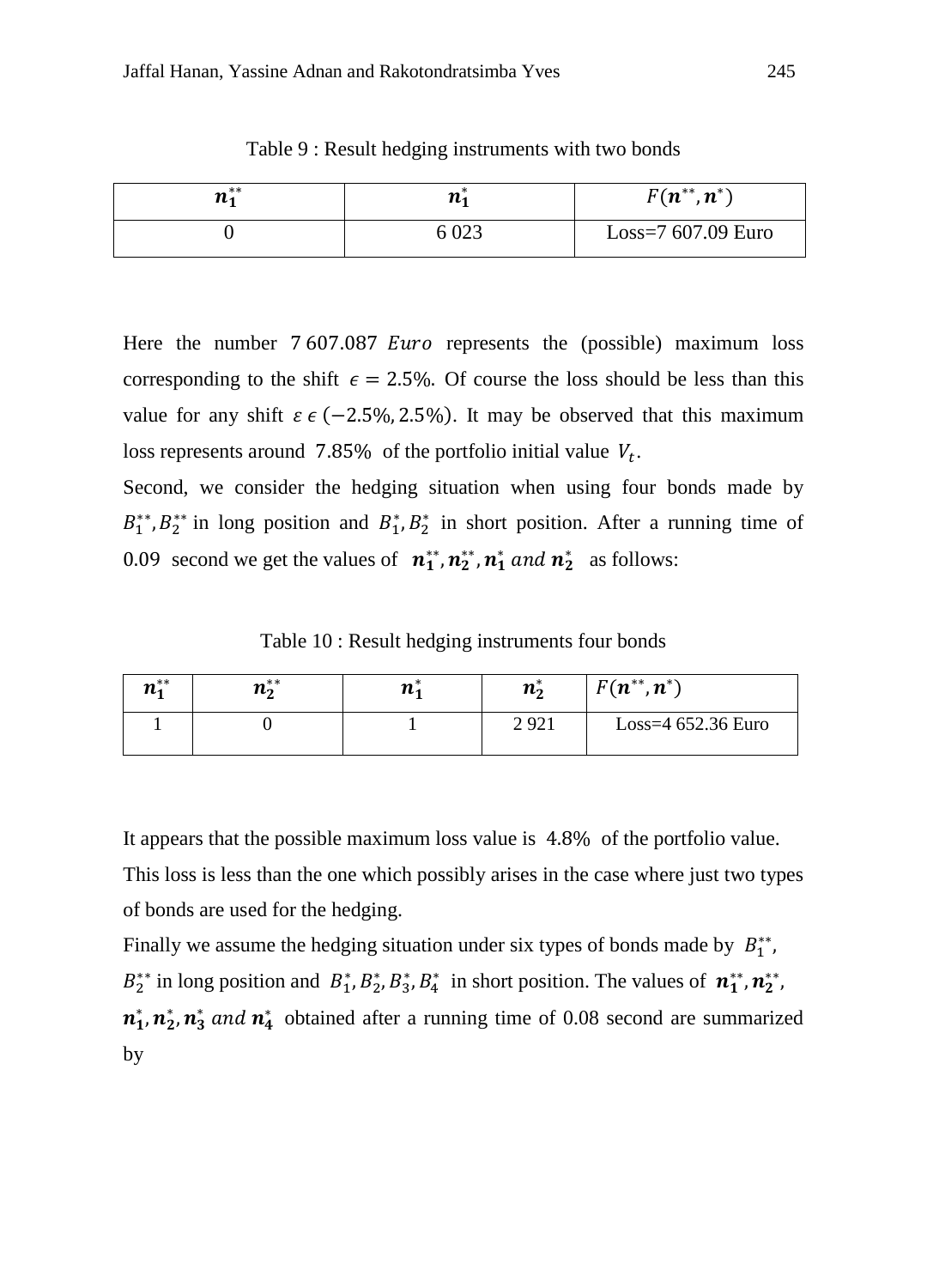| $n_{1}^{**}$ | $n_2^{**}$ | $n_{1}$ | $n_2^*$ | $n_3^*$ | $n_4^*$ | $F(n^{**}, n^*)$ |
|--------------|------------|---------|---------|---------|---------|------------------|
|              | 336        |         |         | 289     | 1748    | $Loss = 0.68$    |

Table 11: Result hedging instrument bond with six bonds

It appears clearly here that the possible maximum loss is strongly reduced and takes the insignificant value of  $0.6760 Euro$ . Therefore the hedging operation seems to be theoretically and practically perfect. However we should be aware that for the considered example the transaction costs are not considered. Moreover in many interest rate markets, we can have just very few available (risk-free) bonds for the trading and hedging perspectives.

#### **4 Conclusion**

 The present paper is devoted to the hedging of a bond portfolio under a parallel shift of the interest rate curve, as pioneered by various authors as F. Macaulay (1938), F. Redington (1952) and L. Fisher & R. Weil [2]. Their approach is enhanced here, in the sense that we take into account the passage of time and deal with non-infinitesimal yield shift. As presented in the above development, and proved in our previous working paper [5], from our approach it becomes possible to accurately monitor the hedging error. Actually for this last quantity, a deterministic and pointwise estimate may be obtained when using the hedger's view about the curve shift. Moreover in this work, we have taken into account some facts that are less considered in literature related to hedging of bond portfolios. For instance it is common to consider short positions without taking care of the associated transaction fees. Moreover the hedging allocation is solved in term of bond proportions rather than in term of security numbers. Taking these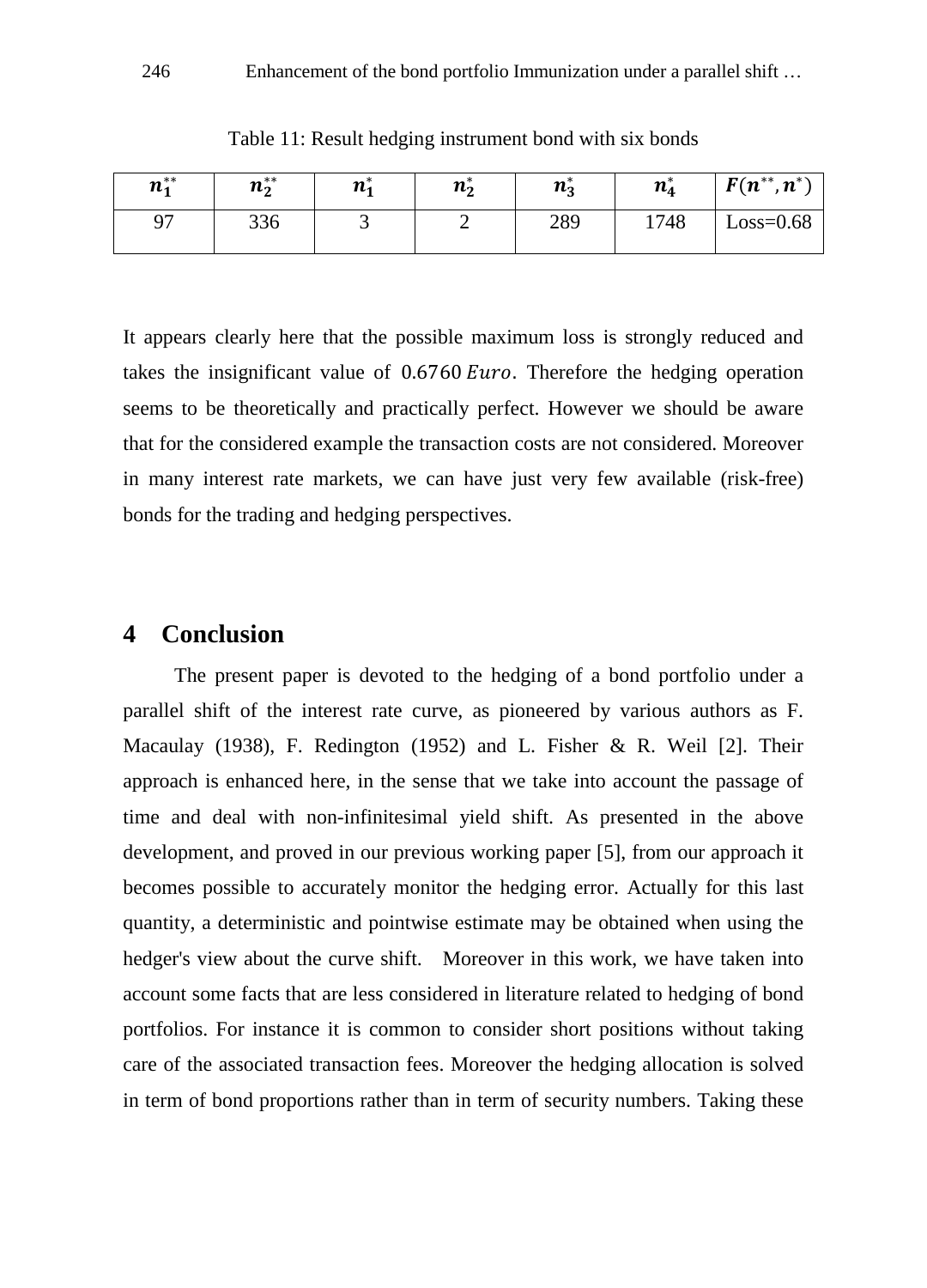issues into account, it is displayed here that a non-linear and integer optimization problem has to be considered. Then we have proved that this last is equivalent to a Mixed-Integer-Linear Problem, which can be solved by making use of various solvers as the CPLEX-software. With the illustrative examples introduced above, it appears that the hedge quality may be improved when the hedging portfolio is made by a large number of bonds in long and short positions.

The main assumption, about the parallel shift of the interest rate curve, underlying the results of this paper is too restrictive and has a few probabilities to happen in real market. However with the fact that our approach allows a shift of arbitrary size, then the result obtained here may be of interest in the perspective of obtaining useful indication for a stressed and/or extreme situation.

The particular situation of a parallel shift of the curve remains also to be a practical and theoretical benchmark for any comparison of a bond portfolio immunization under a more realistic term structure of the interest rate.

Finally, the approach and idea introduced in this paper appear to be useful when tackling the bond portfolio immunization under an assumption of an interest rate curve moving in a non-parallel fashion. As an example, the case of a term structure driven by a one-uncertainty factor is recently performed by the third author in [10].

## **References**

- [1] N. Carcano, H. Dallo, Alternative models for hedging yield curve risk: an empirical comparison, Swiss Finance Institute, *Research Paper* Series **10-31**, \\http://papers.ssrn.com/sol3/papers.cfm?abstract\\_id=1635291, (2010).
- [2] L. Fisher and R. Weil, Coping with the risk of interest rate fluctuations: returns to bondholders from a naive and optimal strategy, *Journal of Business*, **44**(3), (1971), 408-431.